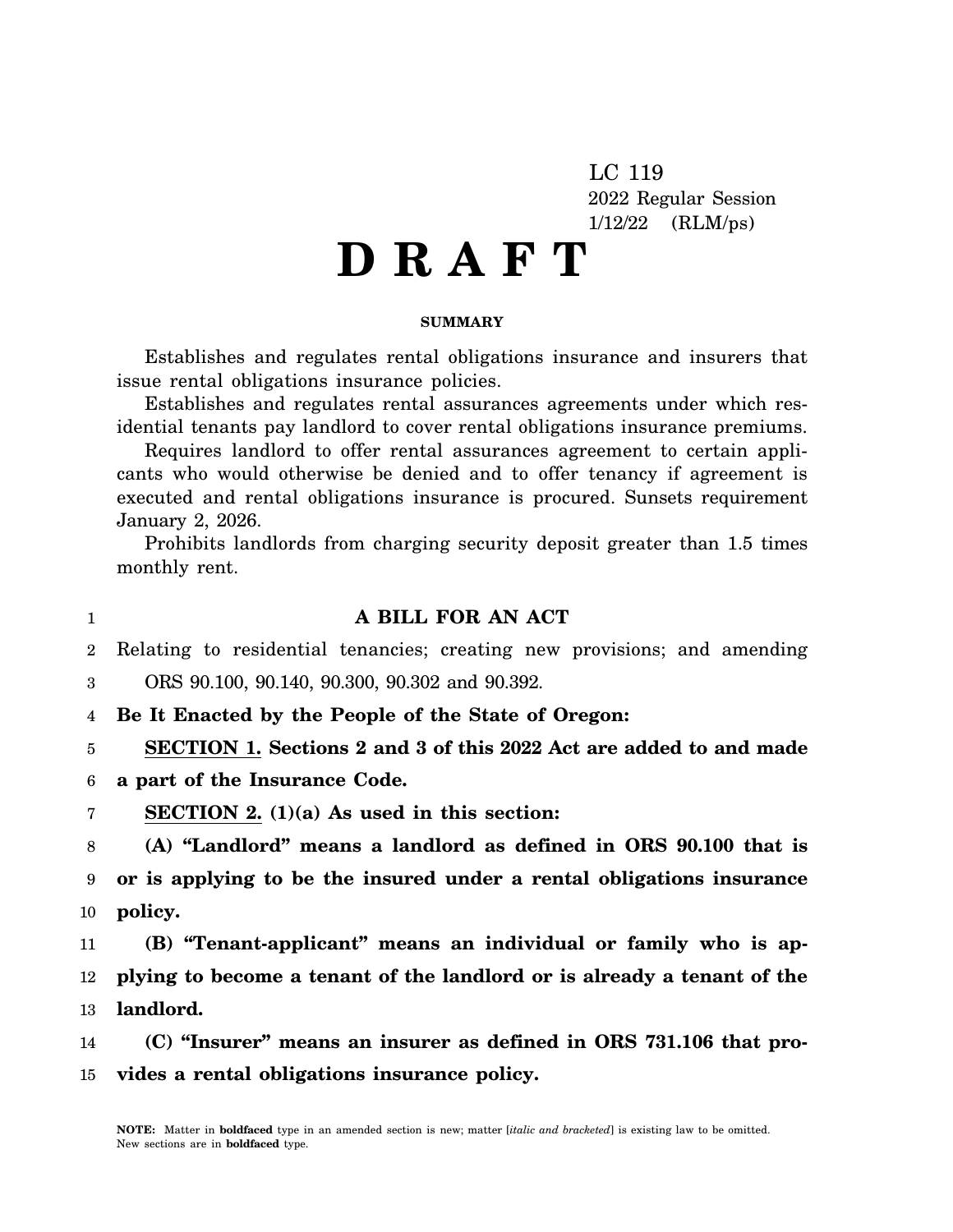1 2 3 4 5 **(D) "Rental obligations insurance" means insurance that provides limited coverage to a landlord against financial loss from a specific tenant's nonpayment of financial obligations under the rental agreement and against damages to the dwelling unit during the rental agreement but does not include claims based on:**

6 **(i) Ordinary wear and tear;**

7 **(ii) Personal injury; or**

8 **(iii) Consequential losses from covered damages.**

9 10 11 **(b) Except as provided in paragraph (a)(A) of this subsection and unless context otherwise requires, the definitions in ORS 90.100 apply to this section.**

12 13 14 15 16 17 18 **(2) An insurer may not require that a landlord or tenant-applicant pay a screening charge before issuing or evaluating a rental obligations insurance policy, but may require that the landlord provide information and documentation on the tenant-applicant that the landlord has received from the tenant-applicant, a tenant screening company or a consumer credit reporting agency or has otherwise obtained.**

19 20 21 **(3) In deciding whether to issue a rental obligations insurance policy or in calculating premiums for a rental obligations insurance policy, an insurer may only consider:**

22 **(a) The tenant-applicant's income;**

23 24 25 **(b) The tenant-applicant's financial and rental history, including prior claims paid by a rental obligations insurance policy for losses caused by the tenant-applicant;**

26 27 **(c) The amount the tenant-applicant will pay as a security deposit and rent; and**

28 **(d) The coverage limits of the rental obligations insurance policy.**

29 30 **(4)(a) The insurer shall create a written rental obligations insurance policy detailing:**

31 **(A) The information required from the landlord by an insurer under**

[2]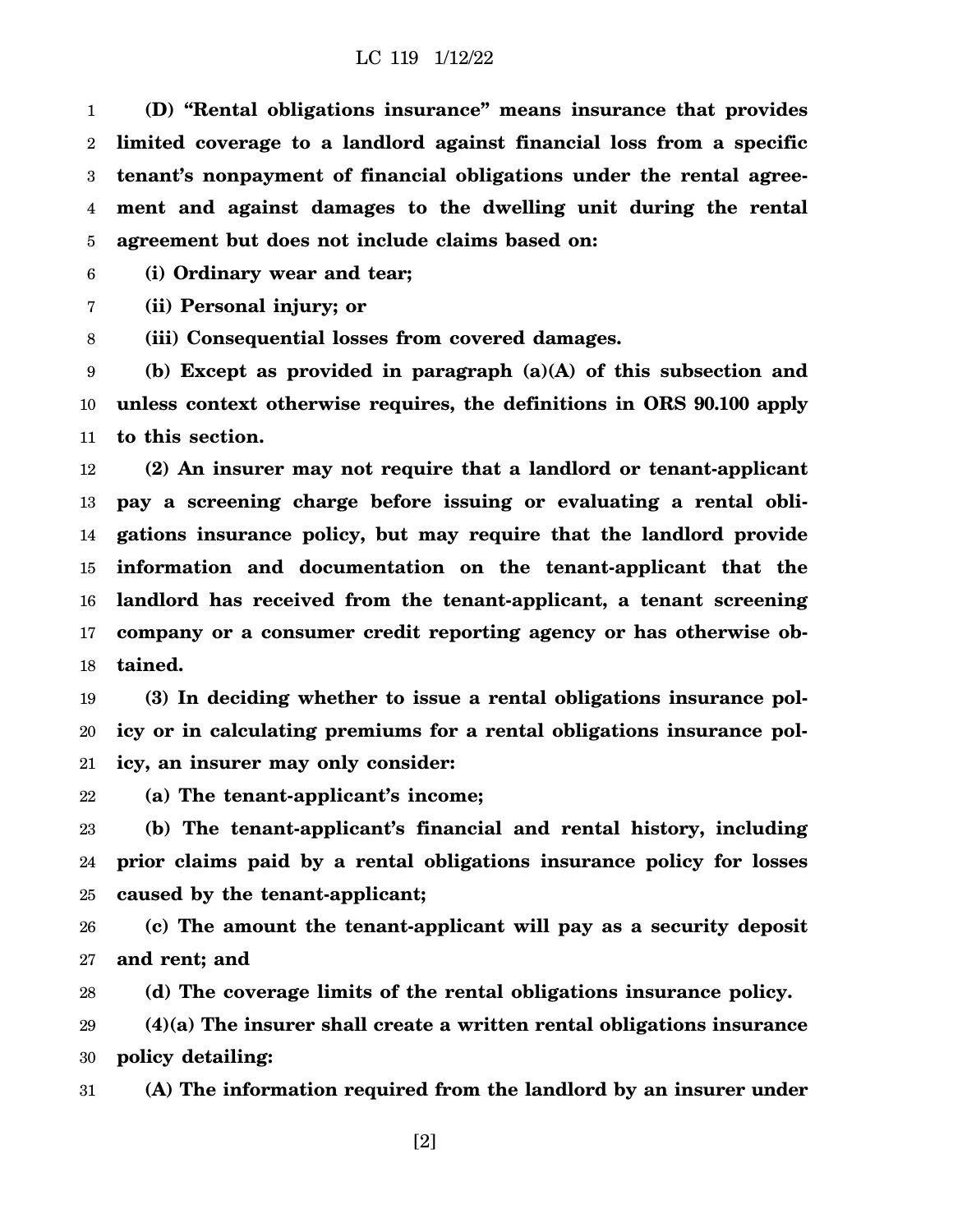1 **subsection (2) of this section; and**

2 3 4 5 **(B) The methods by which the insurer determines whether to issue a policy and calculates premiums under subsection (3) of this section. (b) A copy of the policy created under this subsection must be made available to any person upon request.**

6 7 8 9 10 **(5) A rental obligations insurance policy may not require or allow the landlord to assign rights of recovery against the tenant-applicant to the insurer, except to reimburse the insurer for a claim paid for a tenant-applicant whose coverage under the policy was obtained based on the tenant-applicant's fraud or forgery in the application.**

11 **(6) An insurer may not:**

12 13 14 15 16 **(a) Increase the premiums for a rental obligations insurance policy during the term of the policy or during a renewal or extension of the policy except in response to a claim paid by an insurer for the covered landlord's tenant-applicant during the tenant-applicant's previous tenancy.**

17 18 19 20 **(b) Cancel or decline to renew a rental obligations insurance policy during the term of the rental agreement, including during a renewal or extension of the term, except that an insurer may cancel a policy based on nonpayment of premiums.**

21 22 **(7) A rental obligations insurance policy must name the tenantapplicant as an interested party and notify the tenant-applicant of:**

23 **(a) Denial of coverage;**

24 **(b) Establishment of coverage and the amount of premiums;**

25 **(c) Changes to the premiums;**

26 **(d) Cancellation or nonrenewal of the policy; or**

27 **(e) Reduction of policy coverage.**

28 29 30 **(8) A rental obligations insurance policy may require that the landlord exhaust claims against the tenant-applicant's security deposit before the insurer will pay claims covered under the policy.**

31 **SECTION 3. (1) An insurer may not provide a rental obligations**

[3]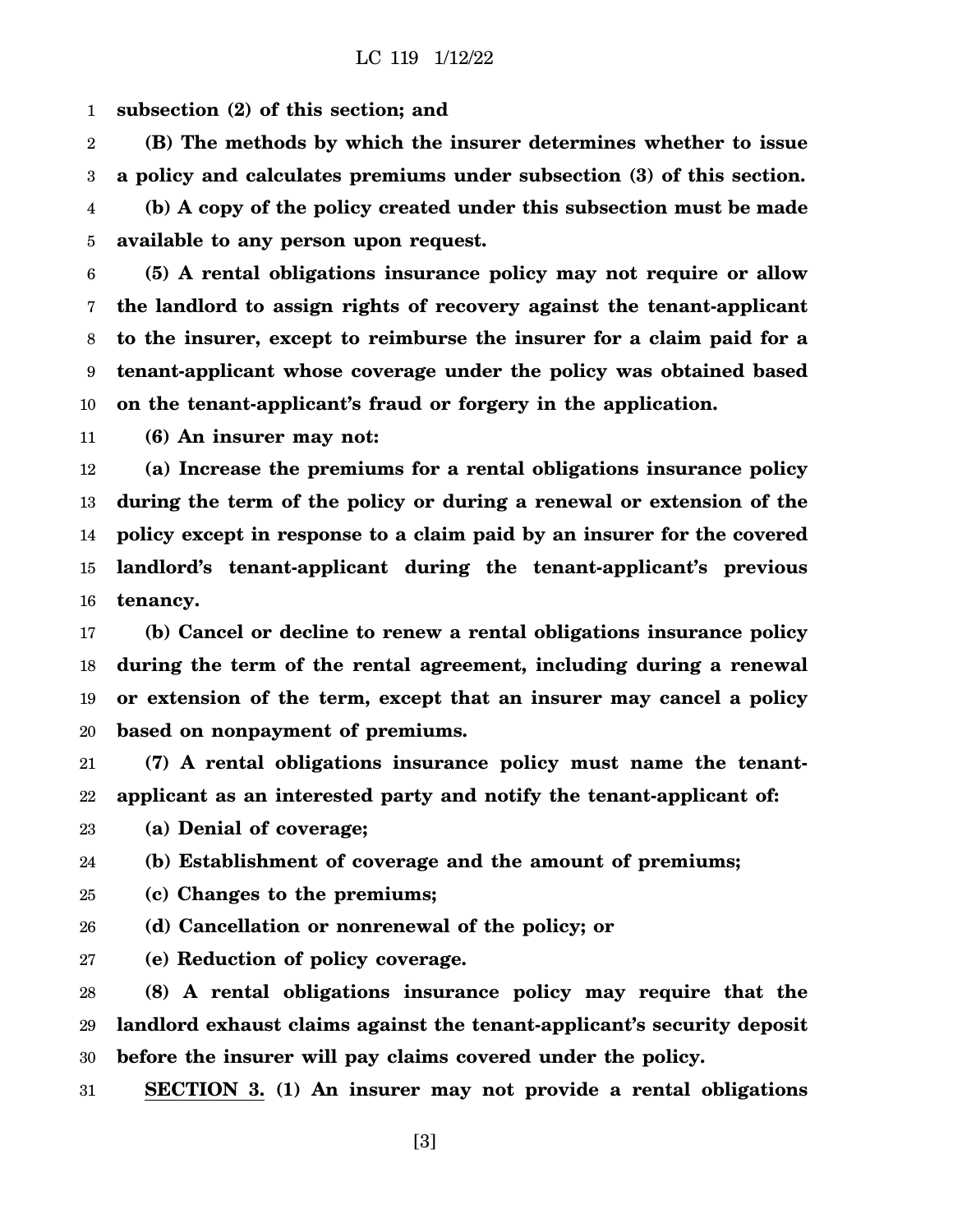1 2 **insurance policy as defined in section 2 of this 2022 Act unless the insurer:**

3 4 5 **(a) Is registered with and approved by the Housing and Community Services Department based on criteria established by the department by rule.**

6 7 8 **(b) Is not owned by a landlord as defined in ORS 90.100 and is not part of an integrated enterprise, as described in ORS 653.422, with any landlord.**

9 10 11 **(c) Maintains on file with the Housing and Community Services Department a copy of the policy required under section 2 (4) of this 2022 Act.**

12 13 14 **(d) Conforms with other regulations placed on the insurer adopted by rule by the Department of Consumer and Business Services or Housing and Community Services Department.**

15 16 17 18 **(2) An insurer shall notify the Department of Consumer and Business Services and Housing and Community Services Department of changes in the insurer's policy under section 2 (4) of this 2022 Act no less than 30 days before the effective date of those changes.**

19 20 **SECTION 4. Sections 5 and 6 of this 2022 Act are added to and made a part of ORS chapter 90.**

21 **SECTION 5. (1) As used in this section:**

22 23 24 25 26 **(a) "Rental assurances agreement" means an agreement between a landlord and a tenant, including an applicant who is applying to become a tenant, in which the tenant agrees to pay a monthly charge during the rental agreement to reimburse the landlord's costs for premiums for a rental obligations insurance policy for that tenant.**

27 28 **(b) "Rental obligations insurance" has the meaning given that term in section 2 of this 2022 Act.**

29 30 **(c) "Tenant" means a tenant as defined in ORS 90.100, including an applicant who is applying to become a tenant.**

31 **(2) A landlord and tenant may enter a rental assurances agreement**

[4]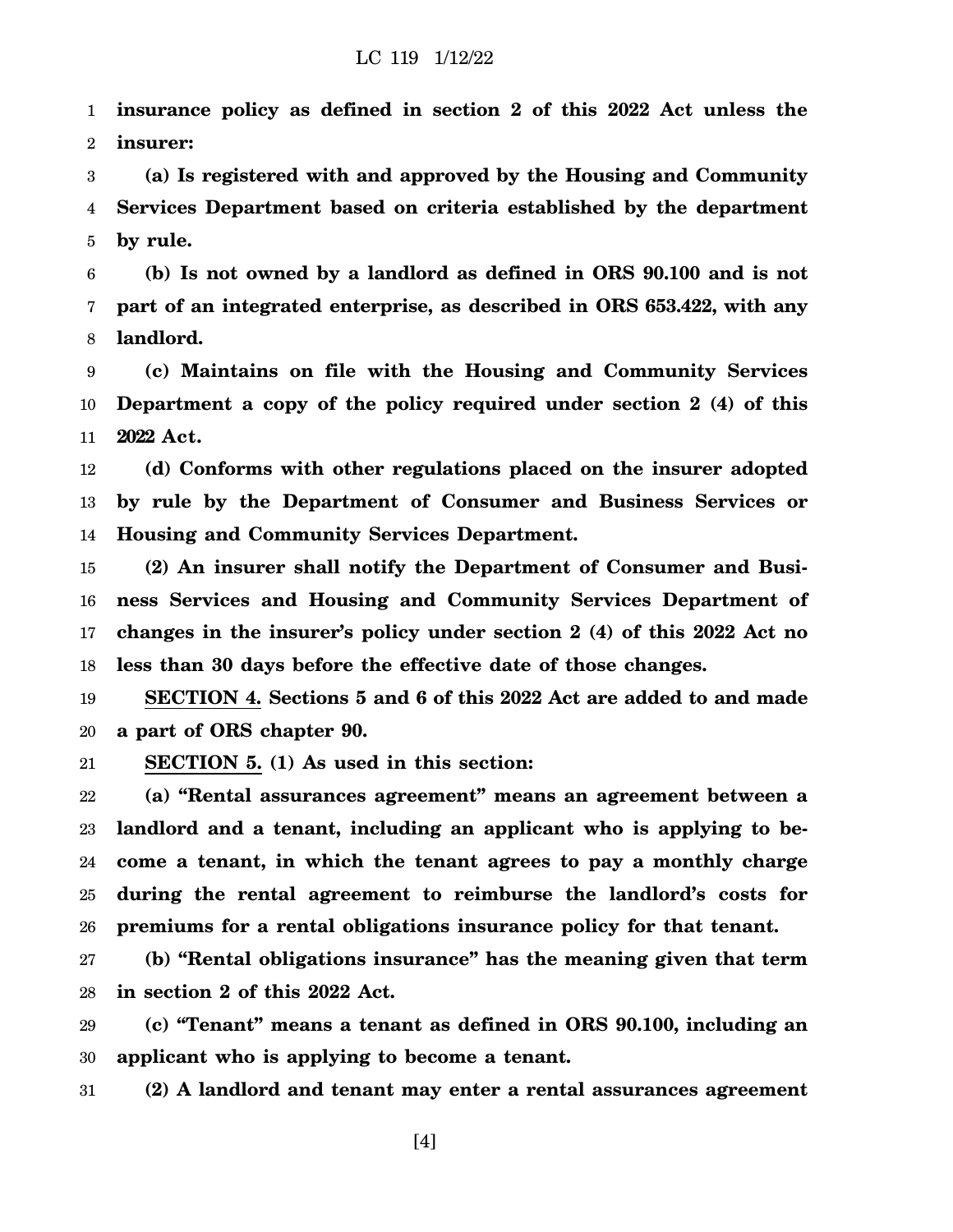1 **only as allowed in this section.**

2 3 **(3)(a) A charge under a rental assurances agreement must be a fixed, regular monthly charge that:**

4 5 **(A) Is equal to the monthly share of the landlord's premiums for the rental obligations insurance policy; and**

6 7 8 **(B) May not be increased during the tenancy except to match an increase in the cost of the premiums under section 2 (6) of this 2022 Act.**

9 10 11 12 **(b) A landlord may not collect any charge under a rental assurances agreement to cover premiums for a rental obligations insurance policy if the coverage limits of the rental obligations insurance policy exceed the sum of:**

13 **(A) Three times the monthly rent charged by the landlord; and**

14 15 **(B) The amount by which the security deposit is reduced, if a reduction is elected by the tenant under subsection (4)(a) of this section.**

16 **(4) A rental assurances agreement:**

17 18 19 **(a) Must allow a tenant to choose to pay a reduced security deposit in an amount of the tenant's choosing. The amount of the deduction must be specified within the rental assurances agreement.**

20 21 **(b) Must be executed separately from the rental agreement and rental application.**

22 23 24 **(c) Must be voluntary, except that a landlord may require a rental assurances agreement from a tenant who would otherwise be denied based on reasons under ORS 90.304 (2)(a), (c) or (d).**

25 26 **(d) Is terminated if the insurer does not issue or cancels the rental obligations insurance policy.**

27 28 **(e) May be terminated by a tenant at any time before the execution of the rental agreement.**

29 30 **(5) A rental assurances agreement must conspicuously disclose to the tenant:**

31 **(a) That the payment of charges under the rental assurances**

[5]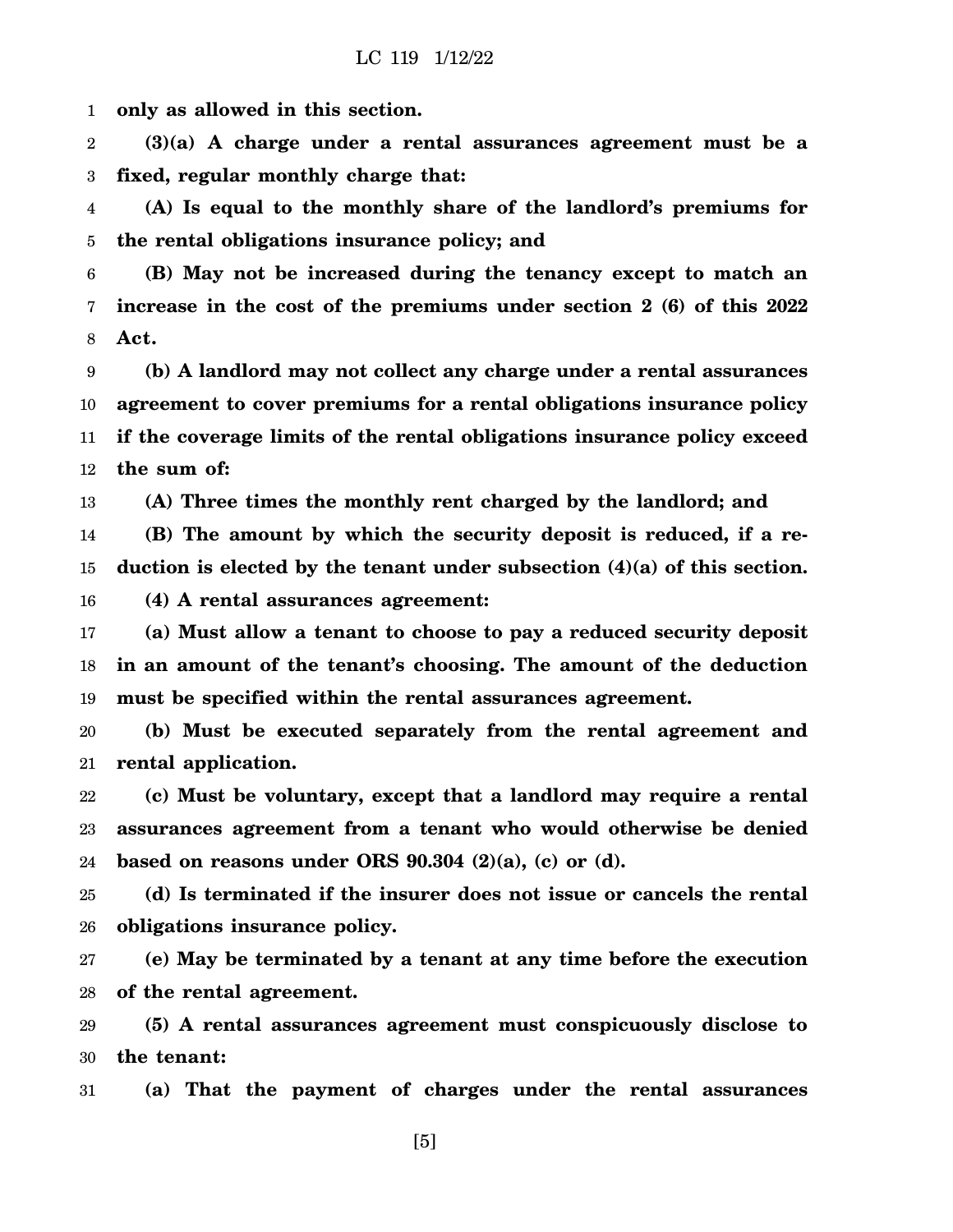1 2 3 4 **agreement does not relieve the tenant of obligations under the rental agreement, including the obligations to pay rent through the end of the tenancy and to return the property to the landlord undamaged except for ordinary wear and tear.**

5 6 **(b) The coverage policy limits that a landlord will require, as limited by subsection (3)(b) of this section.**

7 8 **(c) The security deposit ordinarily charged by the landlord as limited by ORS 90.300 (2).**

9 10 11 12 13 **(d) That the tenant may choose to pay less than the full amount of the security deposit, but that paying a lower security deposit may result in higher premiums for the landlord's rental obligations insurance policy and result in the tenant owing greater monthly charges under the rental assurances agreement.**

14 15 16 **(e) Whether, if the tenant does not agree to the rental assurances agreement or no insurer will issue a rental obligations insurance policy:**

17 18 19 **(A) The tenant will be denied under ORS 90.304 (2)(a), (c) or (d); or (B) The tenant will be required to pay in full the security deposit ordinarily charged by the landlord.**

20 21 22 23 **(f) That the tenant may choose that the landlord purchase a rental obligations insurance policy from any insurer that is registered under section 3 of this 2022 Act, including an insurer not identified by the landlord.**

24 **(g) For each insurer that the landlord has identified:**

25 **(A) The name and address of the insurer; and**

26 27 **(B) Copies of the policies of the insurer described under section 2 (4) of this 2022 Act.**

28 29 30 31 **(6) A tenant's nonpayment of charges required under a rental assurances agreement is not grounds for termination of a rental agreement for nonpayment of rent under ORS 90.394 but is grounds for termination of a rental agreement for cause under ORS 90.392.**

[6]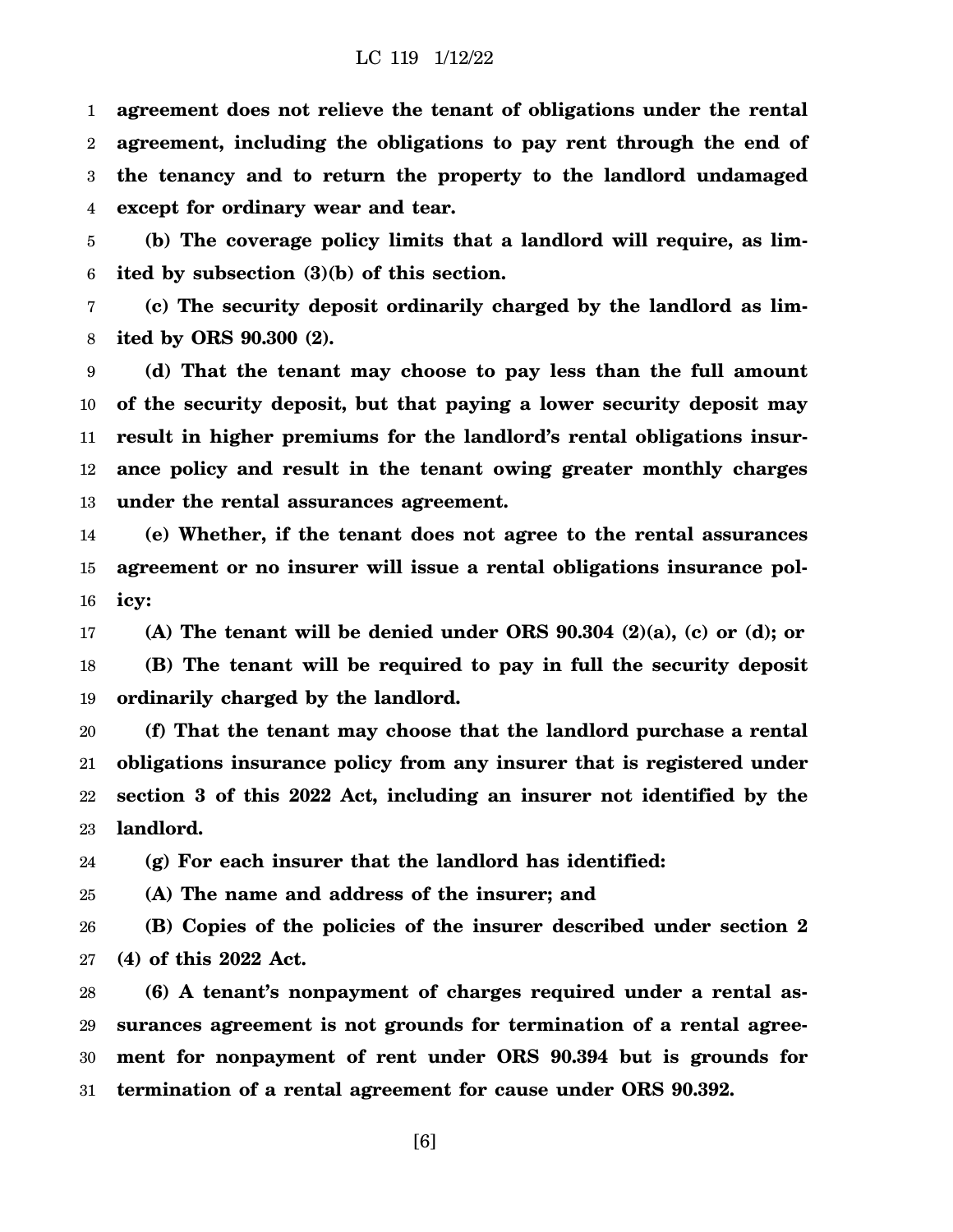1 2 3 4 **(7) The Housing and Community Services Department may adopt rules regulating rental assurances agreements that may include requiring notices to tenants about the agreements or specifying the form or contents of the agreement.**

5 6 7 8 **SECTION 6. (1) Before denying an application under 90.304 (2)(a), (c) or (d), if the applicant demonstrates an income of at least twice rent, a landlord must first offer the applicant a rental assurances agreement under section 5 of this 2022 Act.**

9 10 11 12 **(2) A landlord who is required to offer a rental assurances agreement under this section shall use reasonable efforts to identify at least one insurer who can provide the landlord with a rental obligations insurance policy.**

13 14 15 **(3) A landlord who is required to offer a rental assurances agreement under this section may not deny an applicant's rental application if:**

16 17 18 **(a) The applicant enters into a rental assurances agreement; and (b) An insurer offers the landlord a rental obligations insurance policy.**

19 20 21 **(4) An applicant whose application is denied based on subsection (3) of this section is not considered a denied applicant for the purposes of a local ordinance.**

22 23 **SECTION 7. Section 6 of this 2022 Act is repealed on January 2, 2026. SECTION 8.** ORS 90.300 is amended to read:

24 25 90.300. (1) As used in this section, "security deposit" includes any last month's rent deposit.

26 27 28 29 30 31 (2)(a) Except as otherwise provided in this section, a landlord may require a tenant to pay a security deposit **in an amount not to exceed 1.5 times the monthly rent**. The landlord shall provide the tenant with a receipt for any security deposit the tenant pays. The landlord shall hold a security deposit or prepaid rent for the tenant who is a party to the rental agreement. A tenant's claim to the security deposit or prepaid rent is prior to the claim

[7]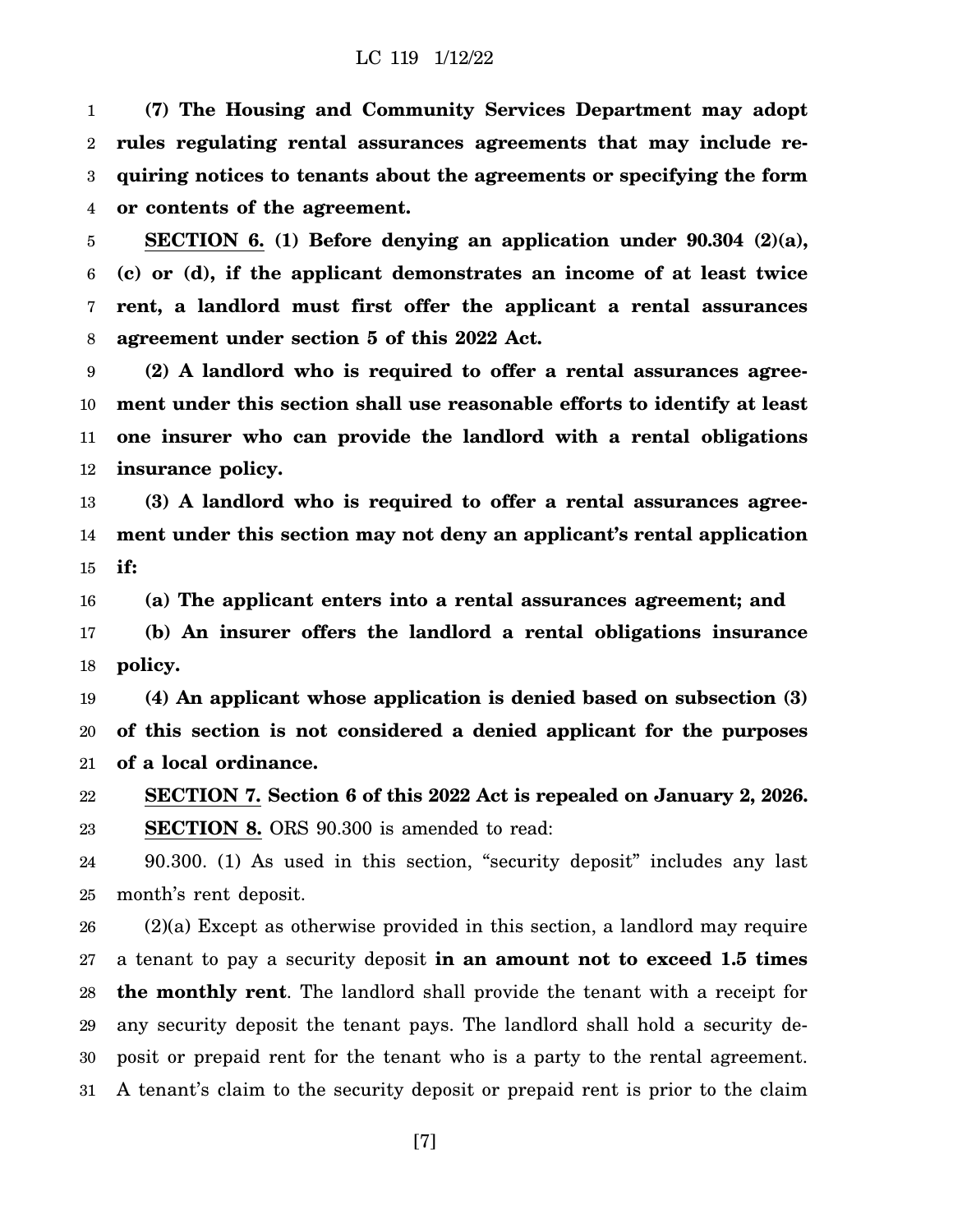1 of a creditor of the landlord, including a trustee in bankruptcy.

2 3 4 5 (b) Except as provided in ORS 86.782 (10), the holder of the landlord's interest in the premises at the time the tenancy terminates is responsible to the tenant for any security deposit or prepaid rent and is bound by this section.

6 7 (3) A written rental agreement, if any, must list a security deposit paid by a tenant or required by a landlord.

8 9 10 (4) A landlord may not charge a tenant a pet security deposit for keeping a service animal or companion animal that a tenant with a disability requires as a reasonable accommodation under fair housing laws.

11 12 13 14 15 16 17 18 19 (5)(a) Except as otherwise provided in this subsection, a landlord may not change the rental agreement to require the tenant to pay a new or increased security deposit during the first year after the tenancy has begun. Subject to subsection (4) of this section, the landlord may require an additional deposit if the landlord and tenant agree to modify the terms and conditions of the rental agreement to permit a pet or for other cause and the additional deposit relates to the modification. This paragraph does not prevent a landlord from collecting a security deposit that an initial rental agreement provided for but that remained unpaid at the time the tenancy began.

20 21 22 (b) If a landlord requires a new or increased security deposit after the first year of the tenancy, the landlord shall allow the tenant at least three months to pay the new or increased deposit.

23 24 25 (6) The landlord may claim all or part of the security deposit only if the landlord required the security deposit for any or all of the purposes specified in subsection (7) of this section.

26 27 (7)(a) The landlord may claim from the security deposit only the amount reasonably necessary:

28 29 (A) To remedy the tenant's defaults in the performance of the rental agreement including, but not limited to, unpaid rent; and

30 31 (B) To repair damages to the premises caused by the tenant, not including ordinary wear and tear.

[8]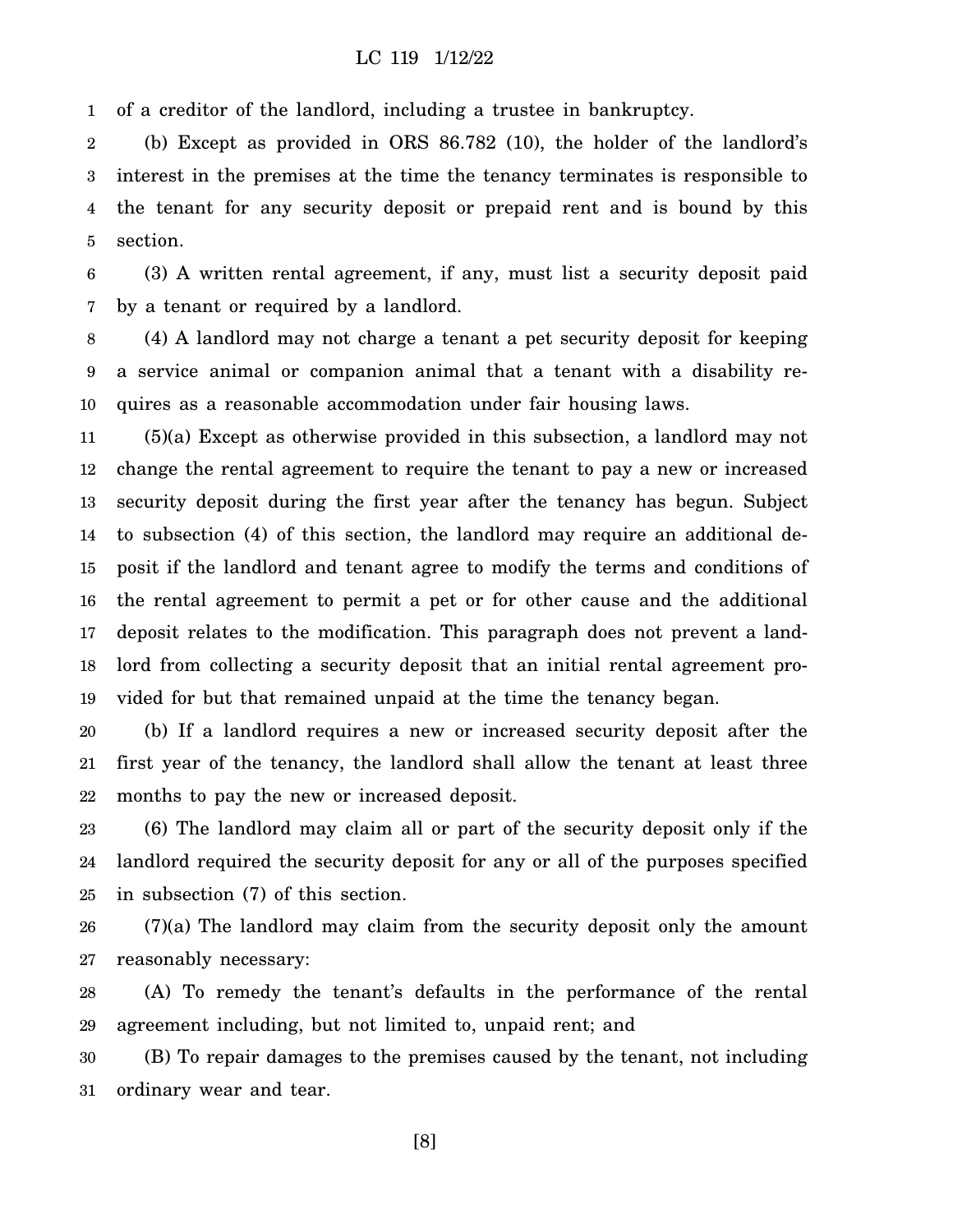1 2 3 4 5 6 (b) A landlord is not required to repair damage caused by the tenant in order for the landlord to claim against the deposit for the cost to make the repair. Any labor costs the landlord assesses under this subsection for cleaning or repairs must be based on a reasonable hourly rate. The landlord may charge a reasonable hourly rate for the landlord's own performance of cleaning or repair work.

7 8 (c) Defaults and damages for which a landlord may recover under this subsection include, but are not limited to:

9 10 11 (A) Carpet cleaning, other than the use of a common vacuum cleaner, if: (i) The cleaning is performed by use of a machine specifically designed for cleaning or shampooing carpets;

12 13 14 (ii) The carpet was cleaned or replaced after the previous tenancy or the most recent significant use of the carpet and before the tenant took possession; and

15 16 17 (iii) The written rental agreement provides that the landlord may deduct the cost of carpet cleaning regardless of whether the tenant cleans the carpet before the tenant delivers possession as described in ORS 90.147.

18 19 20 (B) Loss of use of the dwelling unit during the performance of necessary cleaning or repairs for which the tenant is responsible under this subsection if the cleaning or repairs are performed in a timely manner.

21 22 23 (8) A landlord may not require a tenant to pay or to forfeit a security deposit or prepaid rent to the landlord for the tenant's failure to maintain a tenancy for a minimum number of months in a month-to-month tenancy.

24 25 (9) The landlord must apply any last month's rent deposit to the rent due for the last month of the tenancy:

26 27 28 (a) When either the landlord or the tenant gives to the other a notice of termination, pursuant to this chapter, other than a notice of termination under ORS 90.394;

29 30 31 (b) When the landlord and tenant agree to terminate the tenancy; or (c) When the tenancy terminates in accordance with the provisions of a written rental agreement for a term tenancy.

[9]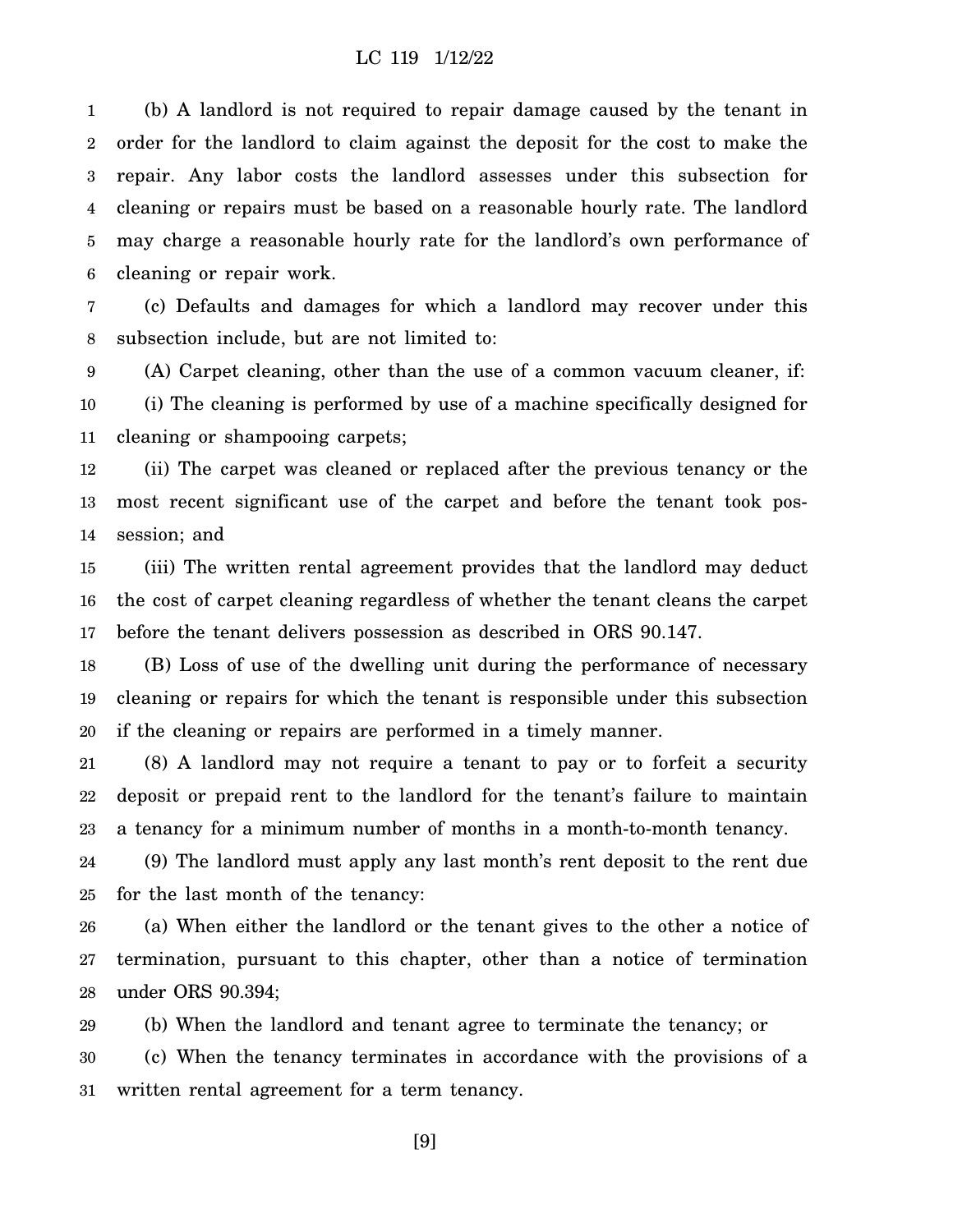1 2 3 4 5 6 7 8 (10) A landlord shall account for and refund as provided in subsections (12) to (14) of this section any portion of a last month's rent deposit the landlord does not apply as provided under subsection (9) of this section. Unless the tenant and landlord agree otherwise, the tenant may not require the landlord to apply a last month's rent deposit to rent due for any period other than the last month of the tenancy. A last month's rent deposit does not limit the amount of rent charged unless a written rental agreement provides otherwise.

9 10 11 12 13 14 (11) When the tenancy terminates, a landlord shall account for and refund to the tenant, in the same manner this section requires for security deposits, the unused balance of any prepaid rent the landlord has not previously refunded to the tenant under ORS 90.380 and 105.120 (5)(b) or any other provision of this chapter. The landlord may claim from the remaining prepaid rent only the amount reasonably necessary to pay the tenant's unpaid rent.

15 16 17 18 19 (12) In order to claim all or part of any prepaid rent or security deposit, within 31 days after the tenancy terminates and the tenant delivers possession the landlord shall give to the tenant a written accounting that states specifically the basis or bases of the claim. The landlord shall give a separate accounting for security deposits and for prepaid rent.

20 21 22 23 24 (13) The landlord shall return to the tenant the security deposit or prepaid rent or the portion of the security deposit or prepaid rent that the landlord does not claim in the manner provided by subsections (11) and (12) of this section not later than 31 days after the tenancy terminates and the tenant delivers possession to the landlord.

25 26 27 28 (14) The landlord shall give the written accounting required under subsection (12) of this section or shall return the security deposit or prepaid rent as required by subsection (13) of this section by personal delivery or by first class mail.

29 30 31 (15) If a security deposit or prepaid rent secures a tenancy for a space for a manufactured dwelling or floating home the tenant owns and occupies, whether or not in a facility, and the dwelling or home is abandoned as de-

[10]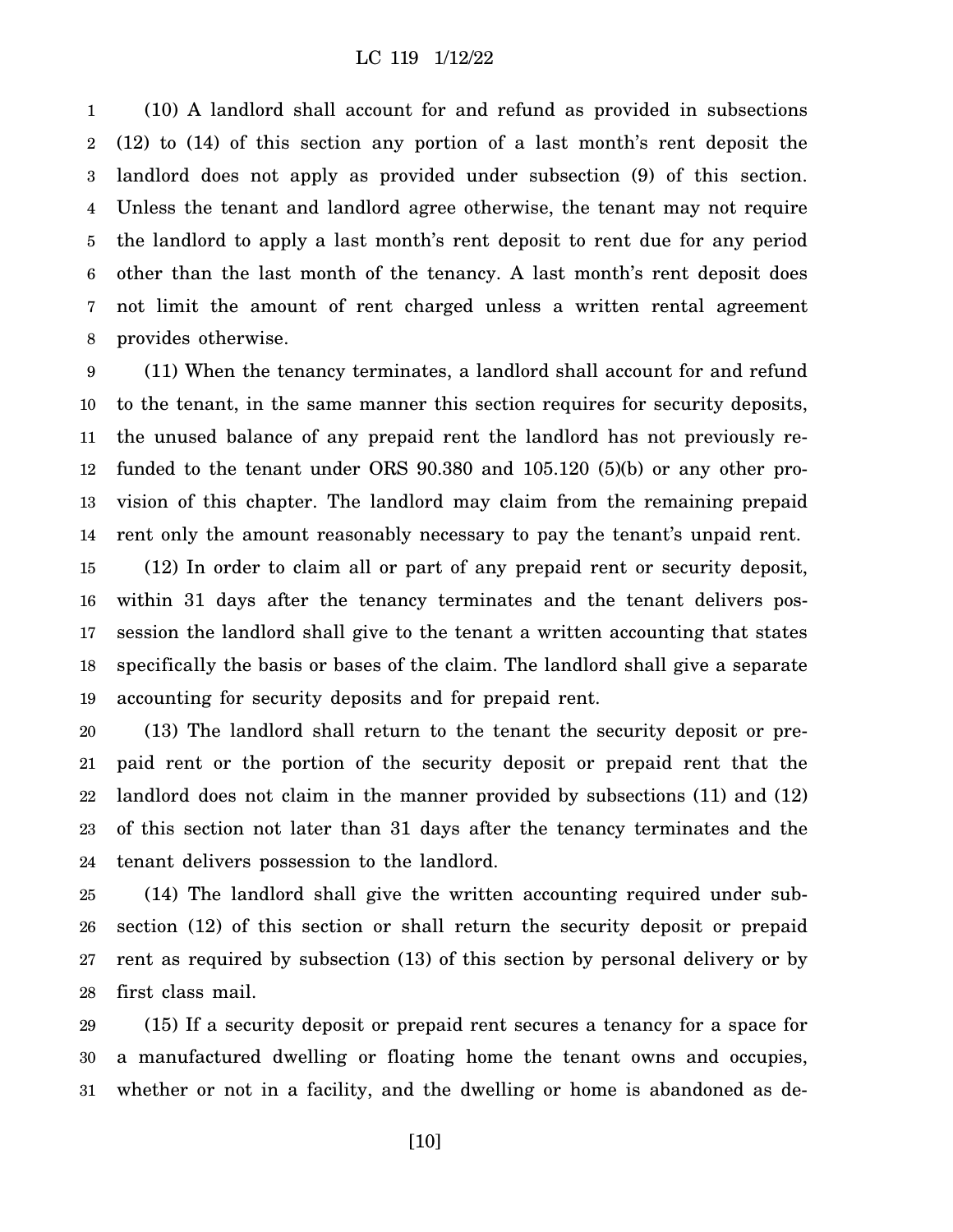1 2 scribed in ORS 90.425 (2) or 90.675 (2), the 31-day period described in subsections (12) and (13) of this section commences on the earliest of:

3 4 (a) Waiver of the abandoned property process under ORS 90.425 (26) or 90.675 (24);

5 6 (b) Removal of the manufactured dwelling or floating home from the rented space;

7 8 (c) Destruction or other disposition of the manufactured dwelling or floating home under ORS 90.425 (10)(b) or 90.675 (10)(b); or

9 10 (d) Sale of the manufactured dwelling or floating home pursuant to ORS 90.425 (10)(a) or 90.675 (10)(a).

11 12 13 14 15 (16) If the landlord fails to comply with subsection (13) of this section or if the landlord in bad faith fails to return all or any portion of any prepaid rent or security deposit due to the tenant under this chapter or the rental agreement, the tenant may recover the money due in an amount equal to twice the amount:

16 17 (a) Withheld without a written accounting under subsection (12) of this section; or

18 (b) Withheld in bad faith.

19 20 (17)(a) A security deposit or prepaid rent in the possession of the landlord is not garnishable property, as provided in ORS 18.618.

21 22 23 24 25 26 27 28 29 30 (b) If a landlord delivers a security deposit or prepaid rent to a garnishor in violation of ORS 18.618 (1)(b), the landlord that delivered the security deposit or prepaid rent to the garnishor shall allow the tenant at least 30 days after a copy of the garnishee response required by ORS 18.680 is delivered to the tenant under ORS 18.690 to restore the security deposit or prepaid rent. If the tenant fails to restore a security deposit or prepaid rent under the provisions of this paragraph before the tenancy terminates, and the landlord retains no security deposit or prepaid rent from the tenant after the garnishment, the landlord is not required to refund or account for the security deposit or prepaid rent under subsection (11) of this section.

31 (18) This section does not preclude the landlord or tenant from recovering

[11]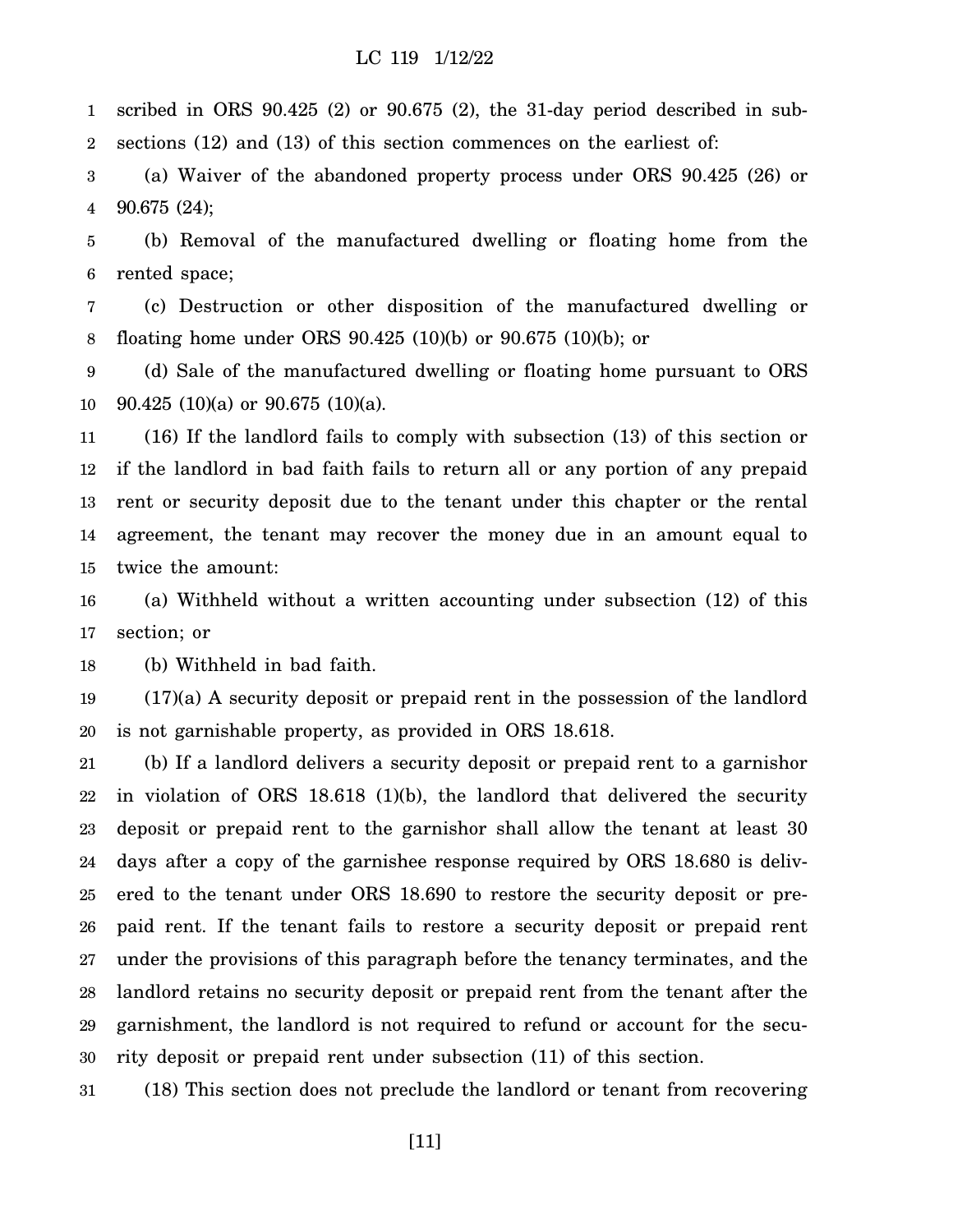1 other damages under this chapter.

2 **SECTION 9.** ORS 90.140 is amended to read:

3 4 90.140. (1) A landlord may require or accept the following types of payments:

5 (a) Applicant screening charges, pursuant to ORS 90.295;

6 7 (b) Deposits to secure the execution of a rental agreement, pursuant to ORS 90.297;

8 (c) Security deposits, pursuant to ORS 90.300;

9 10 **(d) Rental assurances agreement charges, pursuant to section 5 of this 2022 Act;**

11 [*(d)*] **(e)** Fees, pursuant to ORS 90.302;

12 [*(e)*] **(f)** Rent, as defined in ORS 90.100;

13  $[(f)]$  (g) Prepaid rent, as defined in ORS 90.100;

14 15 [*(g)*] **(h)** Utility or service charges, pursuant to ORS 90.315 (4), 90.568 or 90.572;

16 [*(h)*] **(i)** Late charges or fees, pursuant to ORS 90.260; and

17 18 [*(i)*] **(j)** Damages, for noncompliance with a rental agreement or ORS 90.325, under ORS 90.401 or as provided elsewhere in this chapter.

19 20 21 22 23 24 25 26 27 (2) A tenant who requests a writing that evidences the tenant's payment is entitled to receive that writing from the landlord as a condition for making the payment. The writing may be a receipt, statement of the tenant's account or other acknowledgment of the tenant's payment. The writing must include the amount paid, the date of payment and information identifying the landlord or the rental property. If the tenant makes the payment by mail, deposit or a method other than in person and requests the writing, the landlord shall within a reasonable time provide the tenant with the writing in a manner consistent with ORS 90.150.

28 **SECTION 10.** ORS 90.302 is amended to read:

29 30 31 90.302. (1) A landlord may not charge a fee at the beginning of the tenancy for an anticipated landlord expense and may not require the payment of any fee except as provided in this section. A fee must be described in a

[12]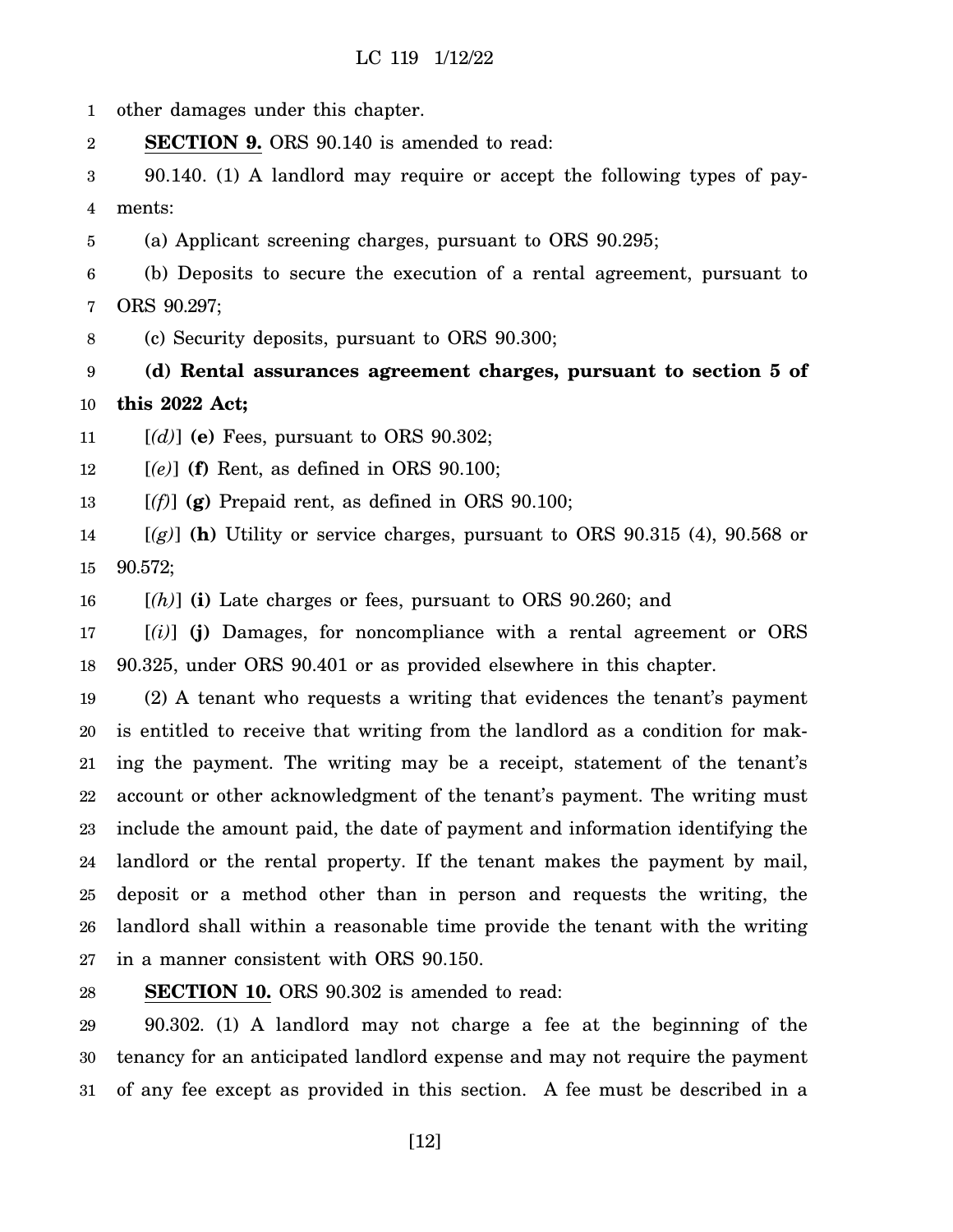1 written rental agreement.

2 3 (2) A landlord may charge a tenant a fee for each occurrence of the following:

4 (a) A late rent payment, pursuant to ORS 90.260.

5 6 7 (b) A dishonored check, pursuant to ORS 30.701 (5). The amount of the fee may not exceed the amount described in ORS 30.701 (5) plus any amount that a bank has charged the landlord for processing the dishonored check.

8 9 10 11 12 (c) Removal or tampering with a properly functioning smoke alarm, smoke detector or carbon monoxide alarm, as provided in ORS 90.325 (2). The landlord may charge a fee of up to \$250 unless the State Fire Marshal assesses the tenant a civil penalty for the conduct under ORS 479.990 or under ORS 105.836 to 105.842 and 476.725.

13 14 (d) The violation of a written pet agreement or of a rule relating to pets in a facility, pursuant to ORS 90.530.

15 16 17 18 19 (e) The abandonment or relinquishment of a dwelling unit during a fixed term tenancy without cause. The fee may not exceed one and one-half times the monthly rent. A landlord may not assess a fee under this paragraph if the abandonment or relinquishment is pursuant to ORS 90.453 (2), 90.472 or 90.475. If the landlord assesses a fee under this paragraph:

20 21 22 (A) The landlord may not recover unpaid rent for any period of the fixed term tenancy beyond the date that the landlord knew or reasonably should have known of the abandonment or relinquishment;

23 24 (B) The landlord may not recover damages related to the cost of renting the dwelling unit to a new tenant; and

25 26 27 28 29 30 31 (C) ORS 90.410 (3) does not apply to the abandonment or relinquishment. (3)(a) A landlord may charge a tenant a fee under this subsection for a second noncompliance or for a subsequent noncompliance with written rules or policies that describe the prohibited conduct and the fee for a second noncompliance, and for any third or subsequent noncompliance, that occurs within one year after a written warning notice described in subparagraph (A) of this paragraph. Except as provided in paragraph (b)(G) or (H) of this

[13]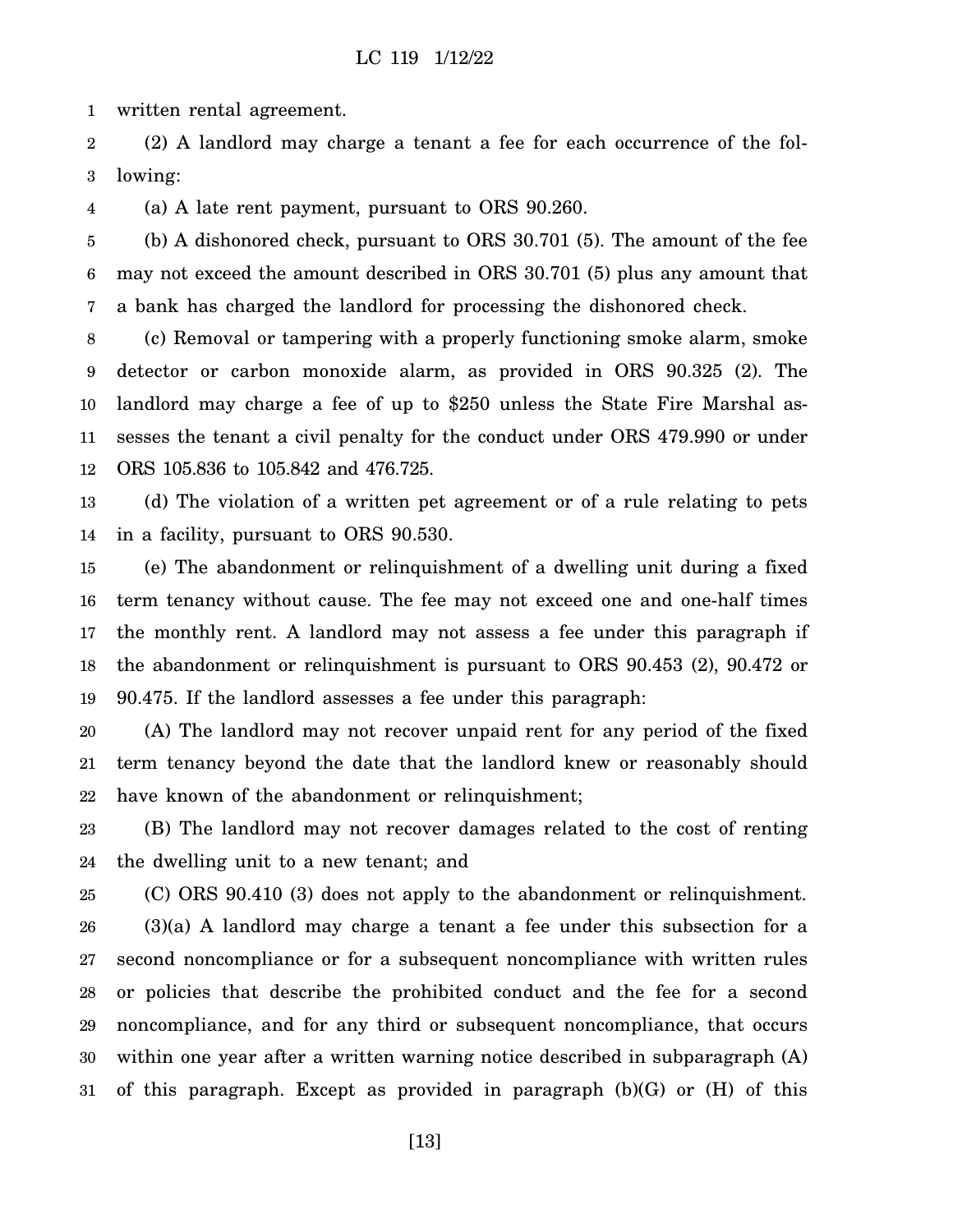1 2 3 4 5 subsection, the fee may not exceed \$50 for the second noncompliance within one year after the warning notice for the same or a similar noncompliance or \$50 plus five percent of the rent payment for the current rental period for a third or subsequent noncompliance within one year after the warning notice for the same or a similar noncompliance. The landlord:

6 (A) Shall give a tenant a written warning notice that describes:

7 8 (i) A specific noncompliance before charging a fee for a second or subsequent noncompliance for the same or similar conduct; and

9 10 11 12 13 (ii) The amount of the fee for a second noncompliance, and for any subsequent noncompliance, that occurs within one year after the warning notice. (B) Shall give a tenant a written notice describing the noncompliance when assessing a fee for a second or subsequent noncompliance that occurs within one year after the warning notice.

14 15 16 (C) Shall give a warning notice for a noncompliance or assess a fee for a second or subsequent noncompliance within 30 days after the act constituting noncompliance.

17 18 19 (D) May terminate a tenancy for a noncompliance consistent with this chapter instead of assessing a fee under this subsection, but may not assess a fee and terminate a tenancy for the same noncompliance.

20 21 (E) May not deduct a fee assessed pursuant to this subsection from a rent payment for the current or a subsequent rental period.

22 23 24 (b) A landlord may charge a tenant a fee for occurrences of noncompliance with written rules or policies as provided in paragraph (a) of this subsection for the following types of noncompliance:

25 26 27 (A) The late payment of a utility or service charge that the tenant owes the landlord [*as described in*] **under** ORS 90.315 **or a rental assurances agreement charge under section 5 of this 2022 Act**.

28 29 (B) Failure to clean up pet waste from a part of the premises other than the dwelling unit.

30 31 (C) Failure to clean up the waste of a service animal or a companion animal from a part of the premises other than the dwelling unit.

[14]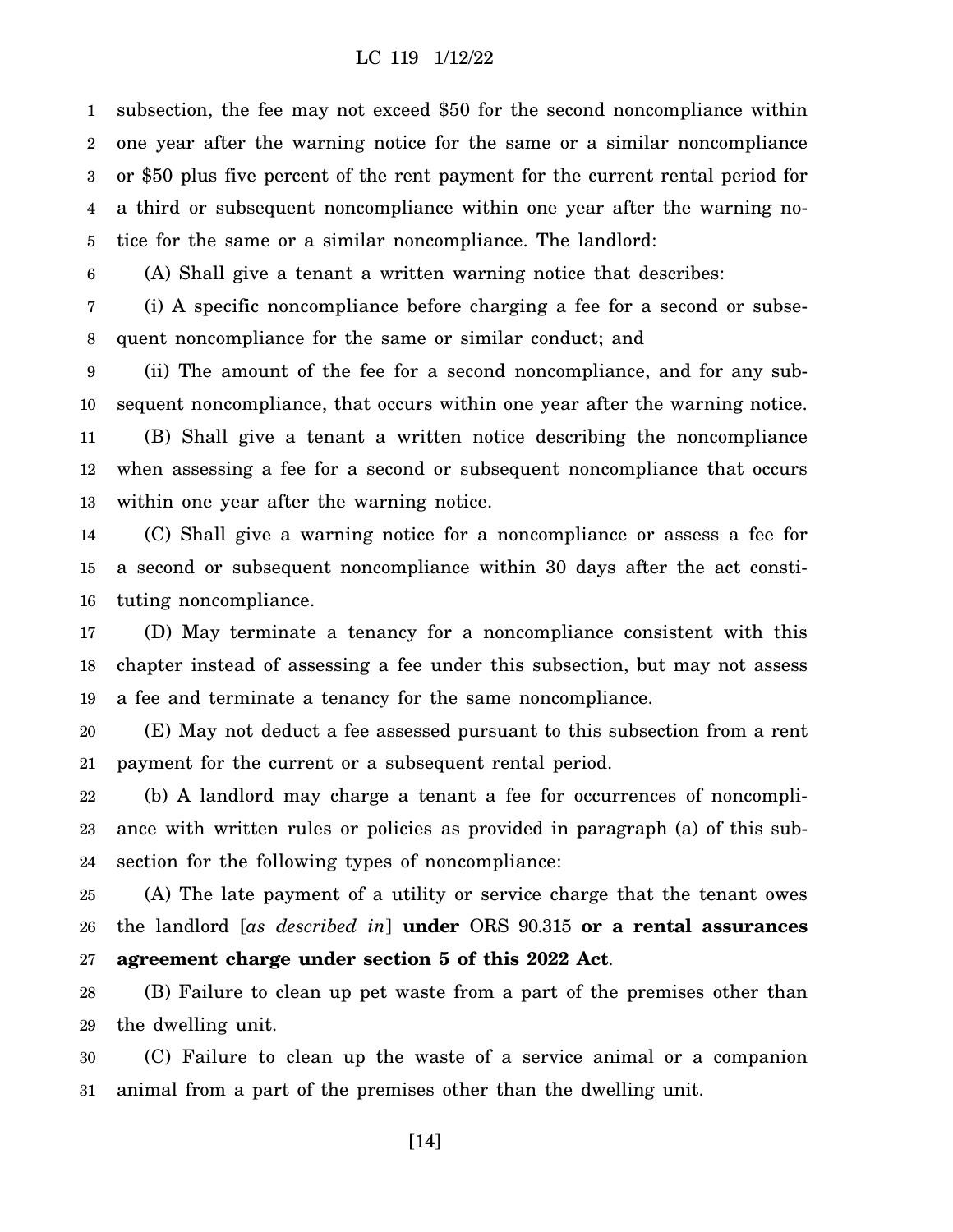1 2 (D) Failure to clean up garbage, rubbish and other waste from a part of the premises other than the dwelling unit.

3 (E) Parking violations.

4 (F) The improper use of vehicles within the premises.

5 6 7 8 (G) Smoking in a clearly designated nonsmoking unit or area of the premises. The fee for a second or any subsequent noncompliance under this subparagraph may not exceed \$250. A landlord may not assess this fee before 24 hours after the required warning notice to the tenant.

9 10 11 12 13 (H) Keeping on the premises an unauthorized pet capable of causing damage to persons or property, as described in ORS 90.405. The fee for a second or any subsequent noncompliance under this subparagraph may not exceed \$250. A landlord may not assess this fee before 48 hours after the required warning notice to the tenant.

14 15 (4) A landlord may not be required to account for or return to the tenant any fee.

16 17  $(5)$  Except as provided in subsection  $(2)(e)$  of this section, a landlord may not charge a tenant any form of liquidated damages, however designated.

18 19 20 (6) Nonpayment of a fee is not grounds for termination of a rental agreement for nonpayment of rent under ORS 90.394, but is grounds for termination of a rental agreement for cause under ORS 90.392 or 90.630 (1).

21 (7) This section does not apply to:

22 (a) Attorney fees awarded pursuant to ORS 90.255;

23 (b) Applicant screening charges paid pursuant to ORS 90.295;

24 25 26 (c) Charges for improvements or other actions that are requested by the tenant and are not required of the landlord by the rental agreement or by law, including the cost to replace a key lost by a tenant;

27 28 29 (d) Processing fees charged to the landlord by a credit card company and passed through to the tenant for the use of a credit card by the tenant to make a payment when:

30 31 (A) The credit card company allows processing fees to be passed through to the credit card holder; and

[15]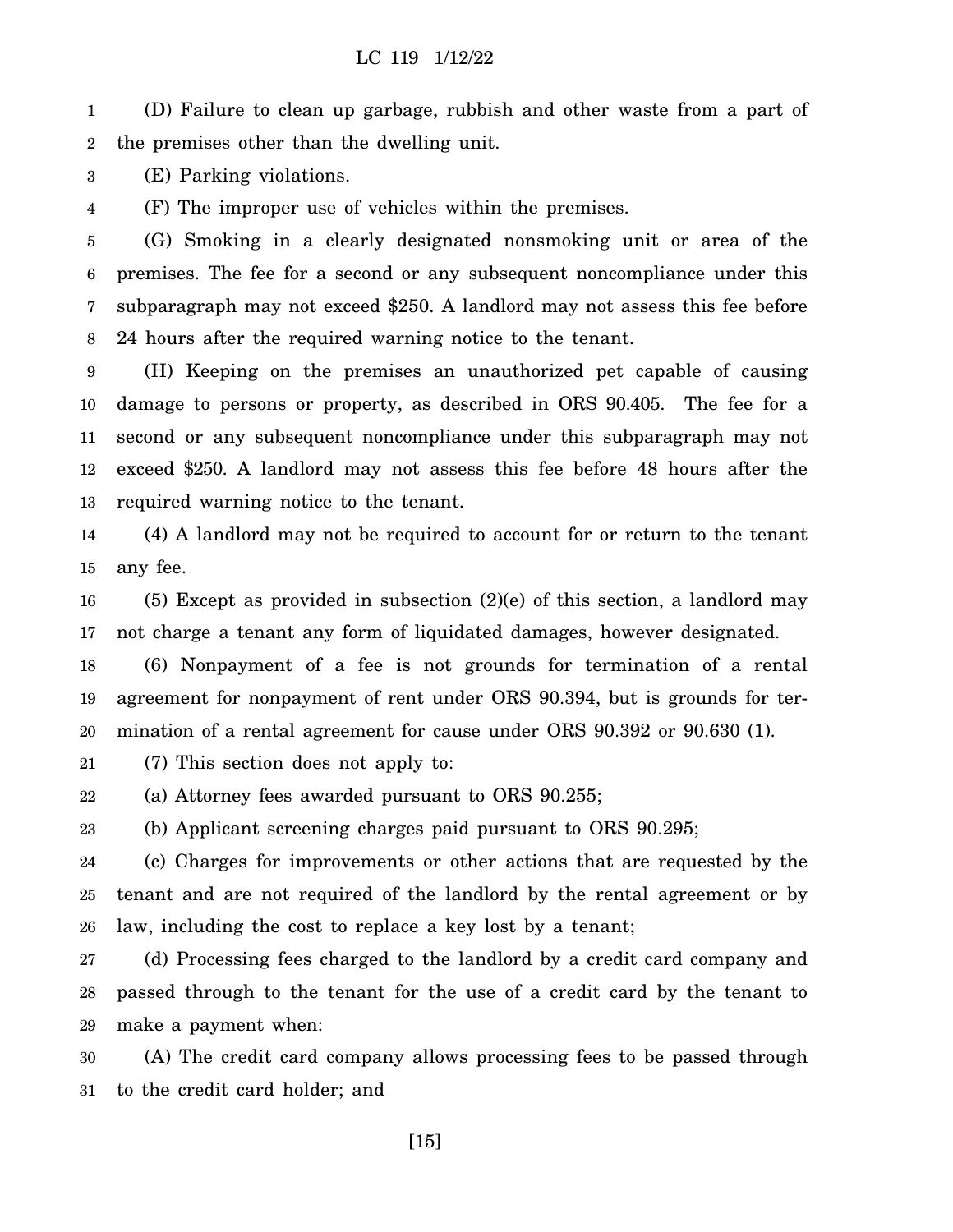1 (B) The landlord allows the tenant to pay in cash or by check;

2 3 4 (e) A requirement by a landlord in a written rental agreement that a tenant obtain and maintain renter's liability insurance pursuant to ORS 90.222; or

5 6 7 (f) Assessments, as defined in ORS 94.550 and 100.005, for a dwelling unit that is within a homeowners association organized under ORS 94.625 or an association of unit owners organized under ORS 100.405, respectively, if:

8 9 10 (A) The assessments are imposed by the association on a landlord who owns a dwelling unit within the association and the landlord passes the assessments through to a tenant of the unit;

11 12 13 (B) The assessments are imposed by the association on any person for expenses related to moving into or out of a unit located within the association;

14 15 (C) The landlord sets forth the assessment requirement in the written rental agreement at the commencement of the tenancy; and

16 17 18 (D) The landlord gives a copy of the assessment the landlord receives from the association to the tenant before or at the time the landlord charges the tenant.

19 20 21 22 (8) If a landlord charges a tenant a fee in violation of this section, the tenant may recover twice the actual damages of the tenant or \$300, whichever is greater. This penalty does not apply to fees described in subsection (2) of this section.

23 24 25 26 27 (9) The landlord may unilaterally amend a rental agreement for a facility subject to ORS 90.505 to 90.850 to impose fees authorized by subsection (3) of this section upon a 90-day written notice to the tenant, except that a marina landlord may not impose a noncompliance fee for parking under subsection  $(3)(b)(E)$  of this section.

28 **SECTION 11.** ORS 90.392 is amended to read:

29 30 31 90.392. (1) Except as provided in this chapter, after delivery of written notice a landlord may terminate the rental agreement for cause and take possession as provided in ORS 105.105 to 105.168, unless the tenant cures the

[16]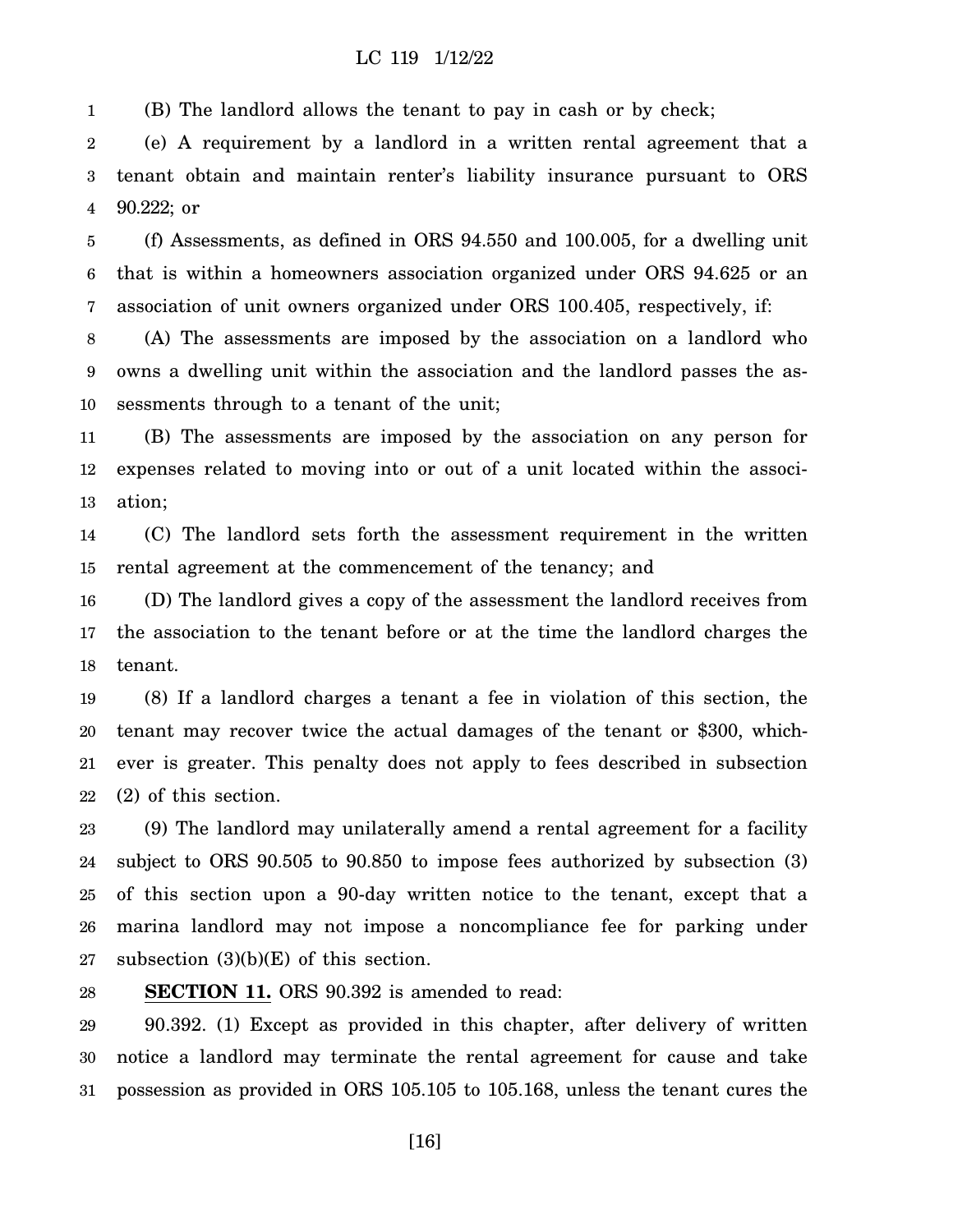1 violation as provided in this section.

2 (2) Causes for termination under this section are:

3 4 5 6 7 (a) Material violation by the tenant of the rental agreement. For purposes of this paragraph, material violation of the rental agreement includes, but is not limited to, the nonpayment of a late charge under ORS 90.260**,** [*or*] a utility or service charge under ORS 90.315 **or a rental assurances agreement charge under section 5 of this 2022 Act**.

8 (b) Material violation by the tenant of ORS 90.325.

9 (c) Failure by the tenant to pay rent.

10 (3) The notice must:

11 (a) Specify the acts and omissions constituting the violation;

12 13 14 (b) Except as provided in subsection (5)(a) of this section, state that the rental agreement will terminate upon a designated date not less than 30 days after delivery of the notice; and

15 16 17 18 (c) If the tenant can cure the violation as provided in subsection (4) of this section, state that the violation can be cured, describe at least one possible remedy to cure the violation and designate the date by which the tenant must cure the violation.

19 20 21 22 (4)(a) If the violation described in the notice can be cured by the tenant by a change in conduct, repairs, payment of money or otherwise, the rental agreement does not terminate if the tenant cures the violation by the designated date. The designated date must be:

23 (A) At least 14 days after delivery of the notice; or

24 25 26 27 28 29 (B) If the violation is conduct that was a separate and distinct act or omission and is not ongoing, no earlier than the date of delivery of the notice as provided in ORS 90.155. For purposes of this paragraph, conduct is ongoing if the conduct is constant or persistent or has been sufficiently repetitive over time that a reasonable person would consider the conduct to be ongoing.

30 31 (b) If the tenant does not cure the violation, the rental agreement terminates as provided in the notice.

[17]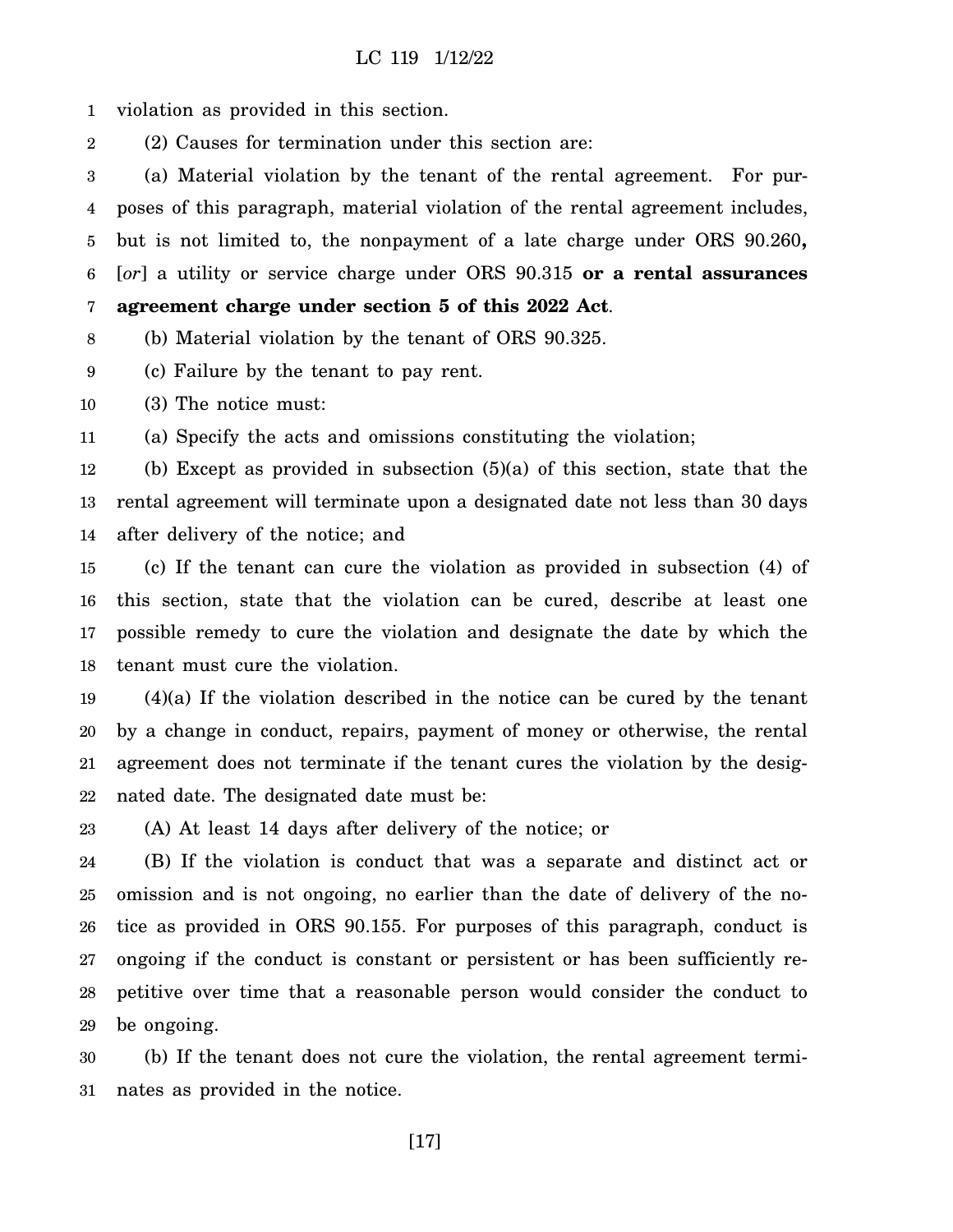1 2 3 4 5 6 7 (5)(a) If the cause of a written notice delivered under subsection (1) of this section is substantially the same act or omission that constituted a prior violation for which notice was given under this section within the previous six months, the designated termination date stated in the notice must be not less than 10 days after delivery of the notice and no earlier than the designated termination date stated in the previously given notice. The tenant does not have a right to cure this subsequent violation.

8 9 (b) A landlord may not terminate a rental agreement under this subsection if the only violation is a failure to pay the current month's rent.

10 (6) When a tenancy is a week-to-week tenancy, the notice period in:

11 (a) Subsection (3)(b) of this section changes from 30 days to seven days;

12 13 (b) Subsection  $(4)(a)(A)$  of this section changes from 14 days to four days; and

14 (c) Subsection (5)(a) of this section changes from 10 days to four days.

15 16 17 (7) The termination of a tenancy for a manufactured dwelling or floating home space in a facility under ORS 90.505 to 90.850 is governed by ORS 90.630 and not by this section.

18 **SECTION 12.** ORS 90.100 is amended to read:

19 90.100. As used in this chapter, unless the context otherwise requires:

20 21 22 23 (1) "Accessory building or structure" means any portable, demountable or permanent structure, including but not limited to cabanas, ramadas, storage sheds, garages, awnings, carports, decks, steps, ramps, piers and pilings, that is:

24 25 (a) Owned and used solely by a tenant of a manufactured dwelling or floating home; or

26 27 (b) Provided pursuant to a written rental agreement for the sole use of and maintenance by a tenant of a manufactured dwelling or floating home.

28 29 30 (2) "Action" includes recoupment, counterclaim, setoff, suit in equity and any other proceeding in which rights are determined, including an action for possession.

31 (3) "Applicant screening charge" means any payment of money required

[18]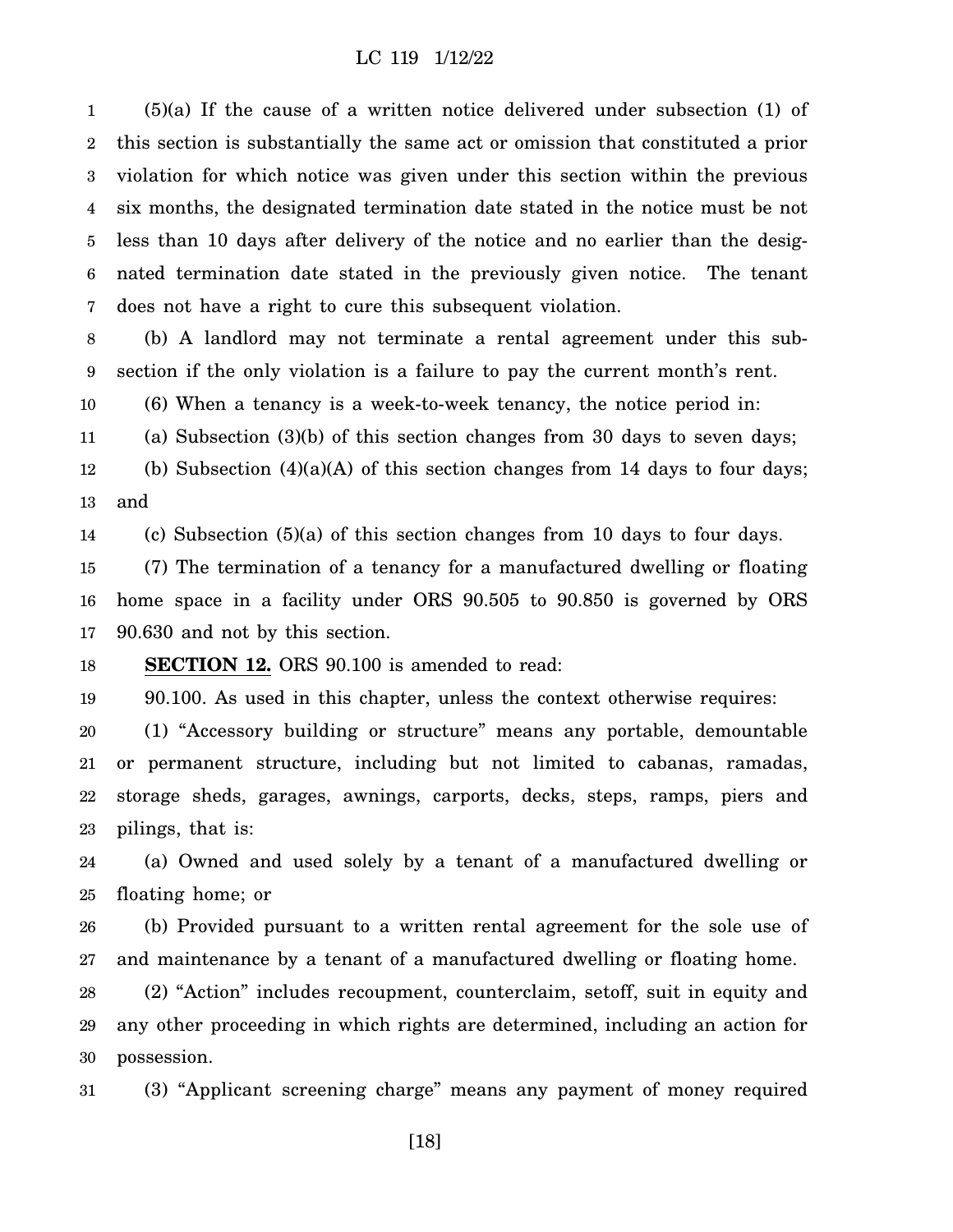1 2 3 4 by a landlord of an applicant prior to entering into a rental agreement with that applicant for a residential dwelling unit, the purpose of which is to pay the cost of processing an application for a rental agreement for a residential dwelling unit.

5 6 7 8 (4) "Building and housing codes" includes any law, ordinance or governmental regulation concerning fitness for habitation, or the construction, maintenance, operation, occupancy, use or appearance of any premises or dwelling unit.

9 10 (5) "Carbon monoxide alarm" has the meaning given that term in ORS 105.836.

11 12 (6) "Carbon monoxide source" has the meaning given that term in ORS 105.836.

13 (7) "Conduct" means the commission of an act or the failure to act.

14 15 16 (8) "DBH" means the diameter at breast height, which is measured as the width of a standing tree at four and one-half feet above the ground on the uphill side.

17 18 19 20 (9) "Dealer" means any person in the business of selling, leasing or distributing new or used manufactured dwellings or floating homes to persons who purchase or lease a manufactured dwelling or floating home for use as a residence.

21 (10) "Domestic violence" means:

22 23 (a) Abuse between family or household members, as those terms are defined in ORS 107.705; or

24 25 (b) Abuse, as defined in ORS 107.705, between partners in a dating relationship.

26 27 (11) "Drug and alcohol free housing" means a dwelling unit described in ORS 90.243.

28 29 30 31 (12) "Dwelling unit" means a structure or the part of a structure that is used as a home, residence or sleeping place by one person who maintains a household or by two or more persons who maintain a common household. "Dwelling unit" regarding a person who rents a space for a manufactured

[19]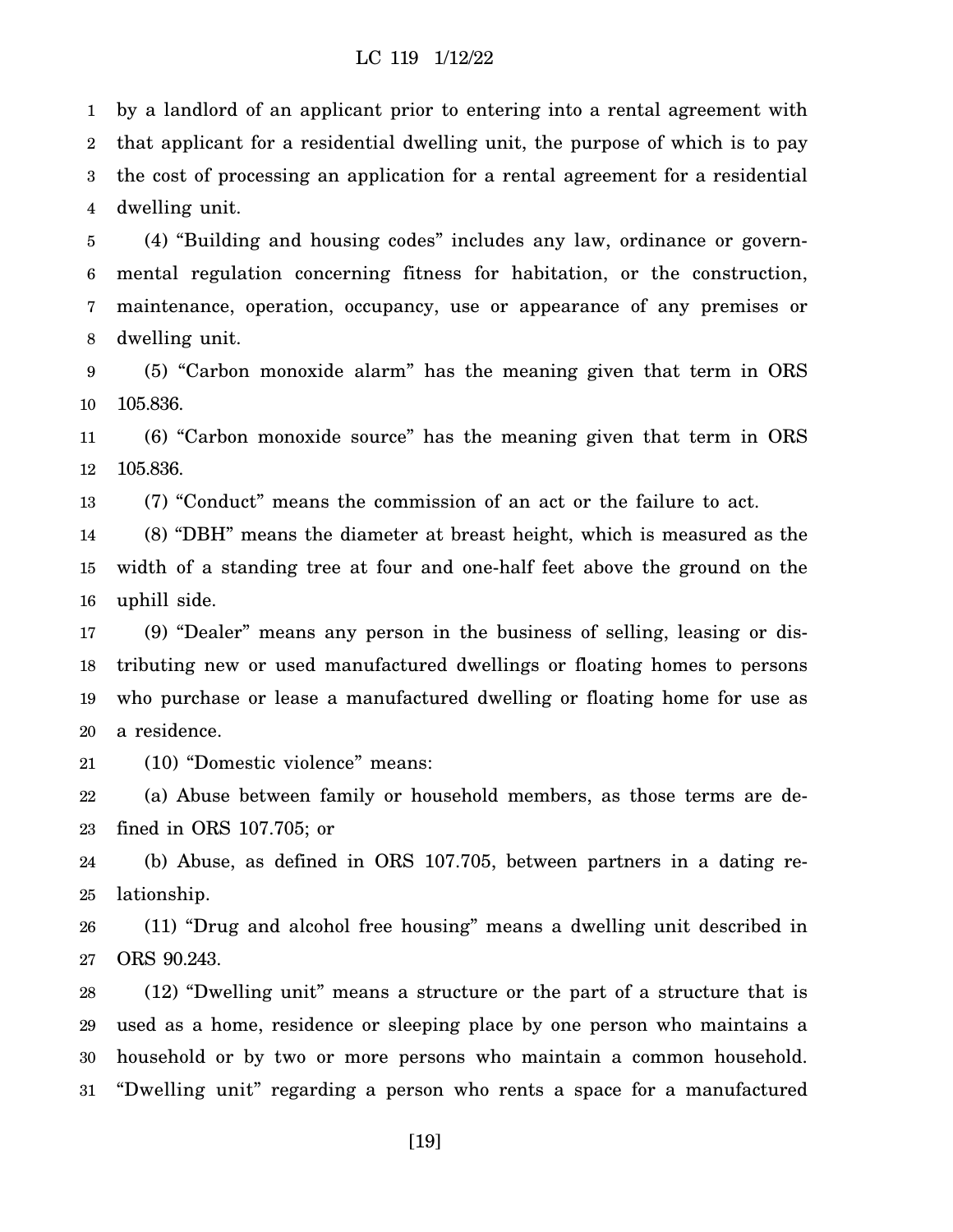1 2 3 4 dwelling or recreational vehicle or regarding a person who rents moorage space for a floating home as defined in ORS 830.700, but does not rent the home, means the space rented and not the manufactured dwelling, recreational vehicle or floating home itself.

5 (13) "Essential service" means:

6 7 8 (a) For a tenancy not consisting of rental space for a manufactured dwelling, floating home or recreational vehicle owned by the tenant and not otherwise subject to ORS 90.505 to 90.850:

9 10 11 12 (A) Heat, plumbing, hot and cold running water, gas, electricity, light fixtures, locks for exterior doors, latches for windows and any cooking appliance or refrigerator supplied or required to be supplied by the landlord; and

13 14 15 16 (B) Any other service or habitability obligation imposed by the rental agreement or ORS 90.320, the lack or violation of which creates a serious threat to the tenant's health, safety or property or makes the dwelling unit unfit for occupancy.

17 18 19 (b) For a tenancy consisting of rental space for a manufactured dwelling, floating home or recreational vehicle owned by the tenant or that is otherwise subject to ORS 90.505 to 90.850:

20 21 (A) Sewage disposal, water supply, electrical supply and, if required by applicable law, any drainage system; and

22 23 24 25 (B) Any other service or habitability obligation imposed by the rental agreement or ORS 90.730, the lack or violation of which creates a serious threat to the tenant's health, safety or property or makes the rented space unfit for occupancy.

26 (14) "Facility" means a manufactured dwelling park or a marina.

27 (15) "Fee" means a nonrefundable payment of money.

28 29 30 (16) "First class mail" does not include certified or registered mail, or any other form of mail that may delay or hinder actual delivery of mail to the recipient.

31 (17) "Fixed term tenancy" means a tenancy that has a fixed term of ex-

[20]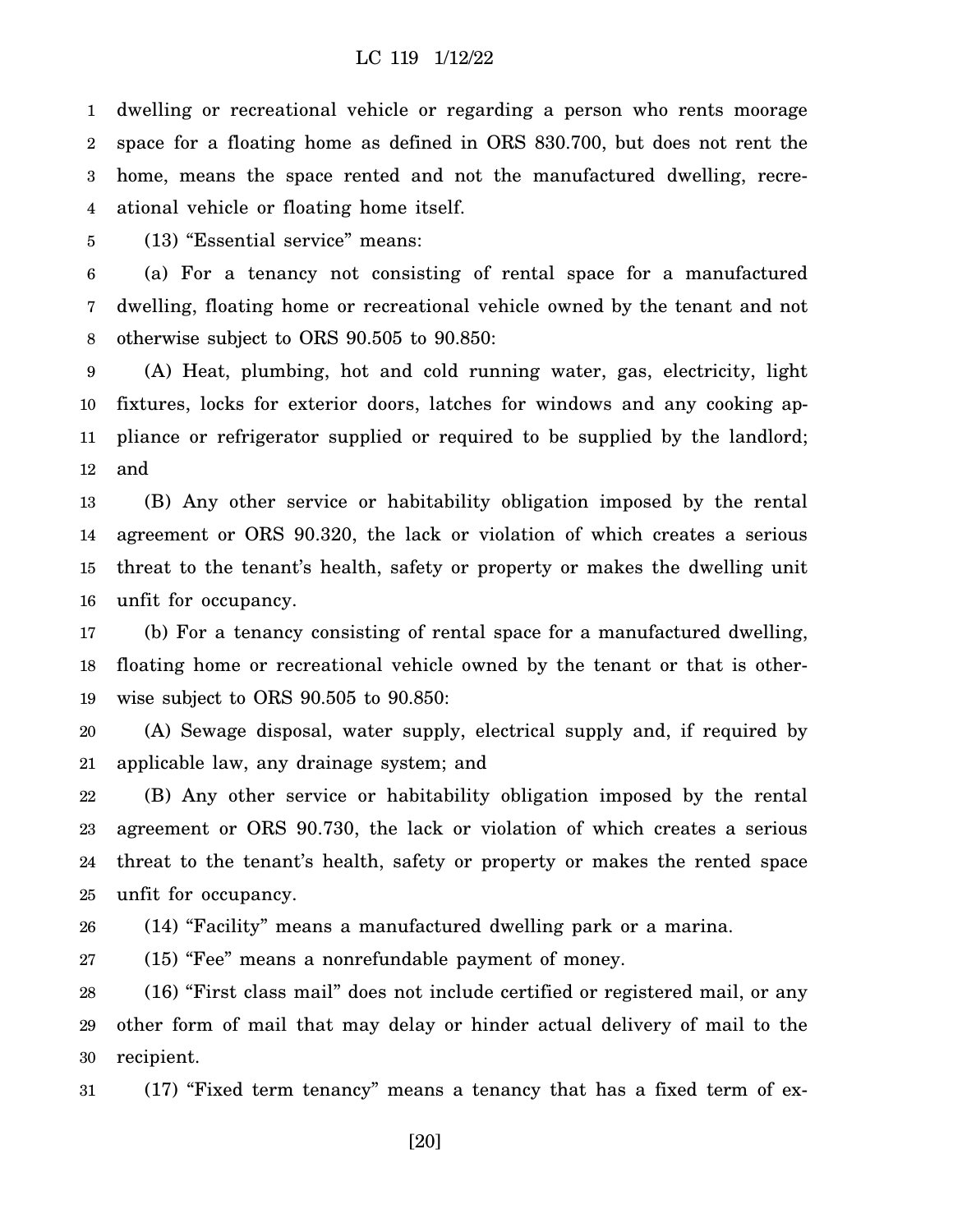1 2 istence, continuing to a specific ending date and terminating on that date without requiring further notice to effect the termination.

3 4 (18) "Floating home" has the meaning given that term in ORS 830.700. "Floating home" includes an accessory building or structure.

5 6 (19) "Good faith" means honesty in fact in the conduct of the transaction concerned.

7 (20) "Hazard tree" means a tree that:

8 (a) Is located on a rented space in a manufactured dwelling park;

9 (b) Measures at least eight inches DBH; and

10 11 12 13 (c) Is considered, by an arborist licensed as a landscape construction professional pursuant to ORS 671.560 and certified by the International Society of Arboriculture, to pose an unreasonable risk of causing serious physical harm or damage to individuals or property in the near future.

14 15 (21) "Hotel or motel" means "hotel" as that term is defined in ORS 699.005.

16 17 18 19 (22) "Informal dispute resolution" includes voluntary consultation between the landlord or landlord's agent and one or more tenants or voluntary mediation utilizing the services of a third party, but does not include mandatory mediation or arbitration.

20 21 22 23 (23) "Landlord" means the owner, lessor or sublessor of the dwelling unit or the building or premises of which it is a part. "Landlord" includes a person who is authorized by the owner, lessor or sublessor to manage the premises or to enter into a rental agreement.

24 25 (24) "Landlord's agent" means a person who has oral or written authority, either express or implied, to act for or on behalf of a landlord.

26 27 28 (25) "Last month's rent deposit" means a type of security deposit, however designated, the primary function of which is to secure the payment of rent for the last month of the tenancy.

29 30 31 (26) "Manufactured dwelling" means a residential trailer, a mobile home or a manufactured home as those terms are defined in ORS 446.003 or a prefabricated structure. "Manufactured dwelling" includes an accessory

[21]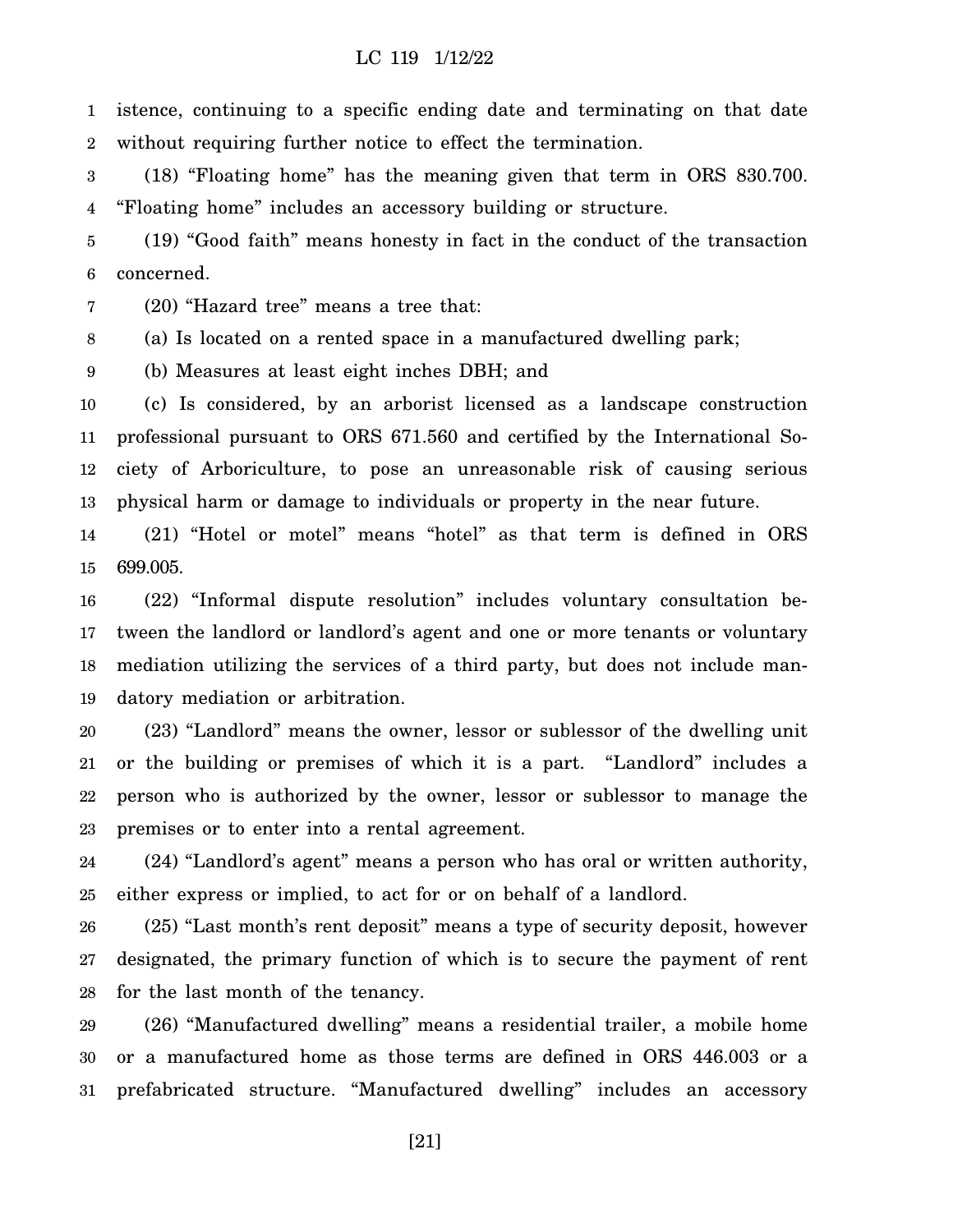1 building or structure.

2 3 4 (27) "Manufactured dwelling park" means a place where four or more manufactured dwellings are located, the primary purpose of which is to rent space or keep space for rent to any person for a charge or fee.

5 6 7 8 (28) "Marina" means a moorage of contiguous dwelling units that may be legally transferred as a single unit and are owned by one person where four or more floating homes are secured, the primary purpose of which is to rent space or keep space for rent to any person for a charge or fee.

9 10 11 (29) "Marina purchase association" means a group of three or more tenants who reside in a marina and have organized for the purpose of eventual purchase of the marina.

12 13 14 15 (30) "Month-to-month tenancy" means a tenancy that automatically renews and continues for successive monthly periods on the same terms and conditions originally agreed to, or as revised by the parties, until terminated by one or both of the parties.

16 17 18 19 (31) "Organization" includes a corporation, government, governmental subdivision or agency, business trust, estate, trust, partnership or association, two or more persons having a joint or common interest, and any other legal or commercial entity.

20 21 (32) "Owner" includes a mortgagee in possession and means one or more persons, jointly or severally, in whom is vested:

22 (a) All or part of the legal title to property; or

23 24 (b) All or part of the beneficial ownership and a right to present use and enjoyment of the premises.

25 (33) "Person" includes an individual or organization.

26 27 28 29 (34) "Prefabricated structure" means a structure that is substantially constructed or assembled using closed construction at an off-site location in compliance with the state building code and that is sited and occupied by the owner in compliance with local codes.

30 (35) "Premises" means:

31 (a) A dwelling unit and the structure of which it is a part and facilities

[22]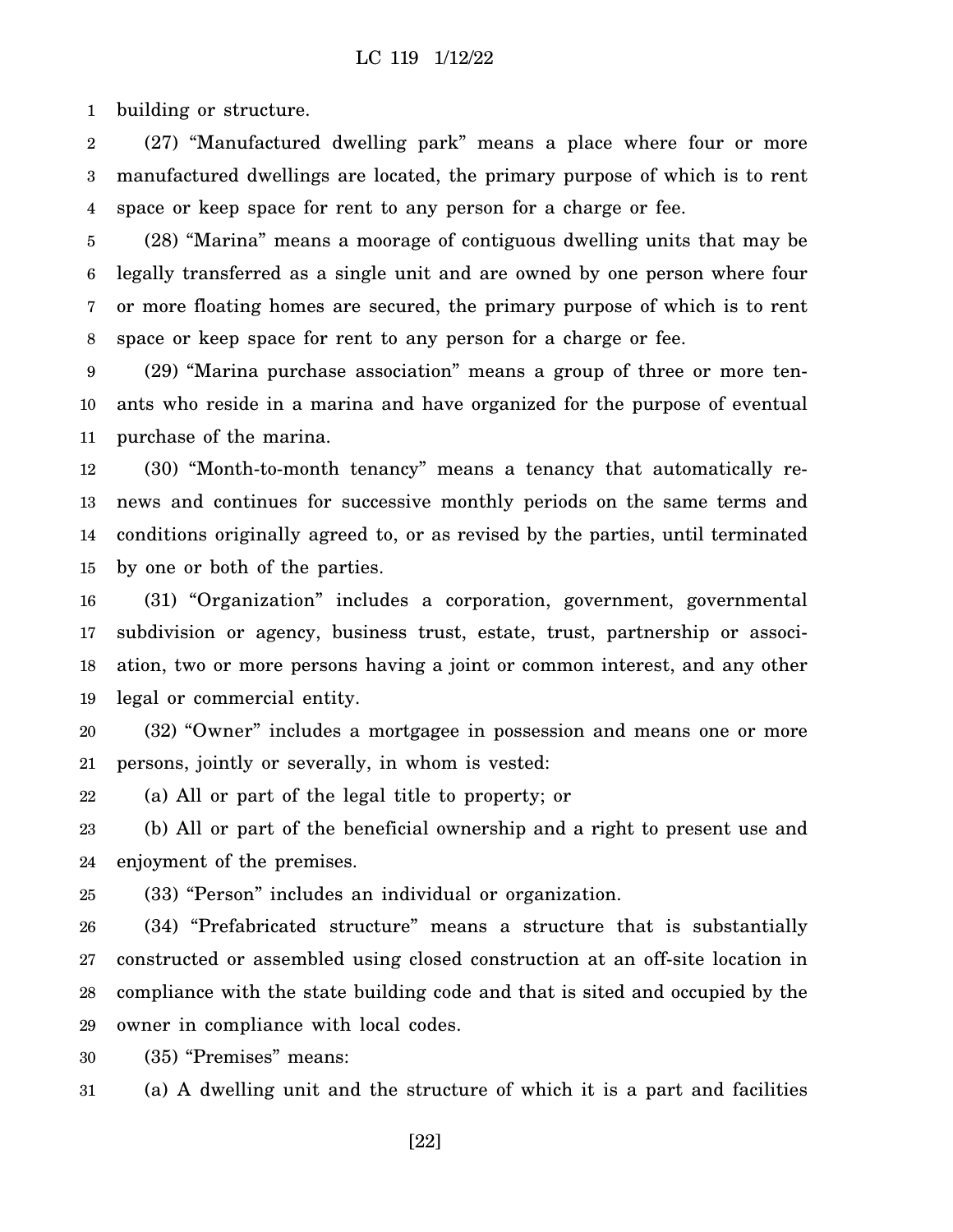1 and appurtenances therein;

2 3 (b) Grounds, areas and facilities held out for the use of tenants generally or the use of which is promised to the tenant; and

4 (c) A facility for manufactured dwellings or floating homes.

5 6 7 (36) "Prepaid rent" means any payment of money to the landlord for a rent obligation not yet due. In addition, "prepaid rent" means rent paid for a period extending beyond a termination date.

8 9 (37) "Recreational vehicle" has the meaning given that term in ORS 174.101.

10 11 12 13 14 15 (38) "Rent" means any payment to be made to the landlord under the rental agreement, periodic or otherwise, in exchange for the right of a tenant and any permitted pet to occupy a dwelling unit to the exclusion of others and to use the premises. "Rent" does not include security deposits, fees**,** [*or*] utility or service charges as described in ORS 90.315 (4) and 90.562 **or rental assurances agreement charges under section 5 of this 2022 Act**.

16 17 18 19 20 21 (39) "Rental agreement" means all agreements, written or oral, and valid rules and regulations adopted under ORS 90.262 or 90.510 (6) embodying the terms and conditions concerning the use and occupancy of a dwelling unit and premises. "Rental agreement" includes a lease. A rental agreement is either a week-to-week tenancy, month-to-month tenancy or fixed term tenancy.

22 23 24 25 (40) "Roomer" means a person occupying a dwelling unit that does not include a toilet and either a bathtub or a shower and a refrigerator, stove and kitchen, all provided by the landlord, and where one or more of these facilities are used in common by occupants in the structure.

26 27 28 29 30 31 (41) "Screening or admission criteria" means a written statement of any factors a landlord considers in deciding whether to accept or reject an applicant and any qualifications required for acceptance. "Screening or admission criteria" includes, but is not limited to, the rental history, character references, public records, criminal records, credit reports, credit references and incomes or resources of the applicant.

[23]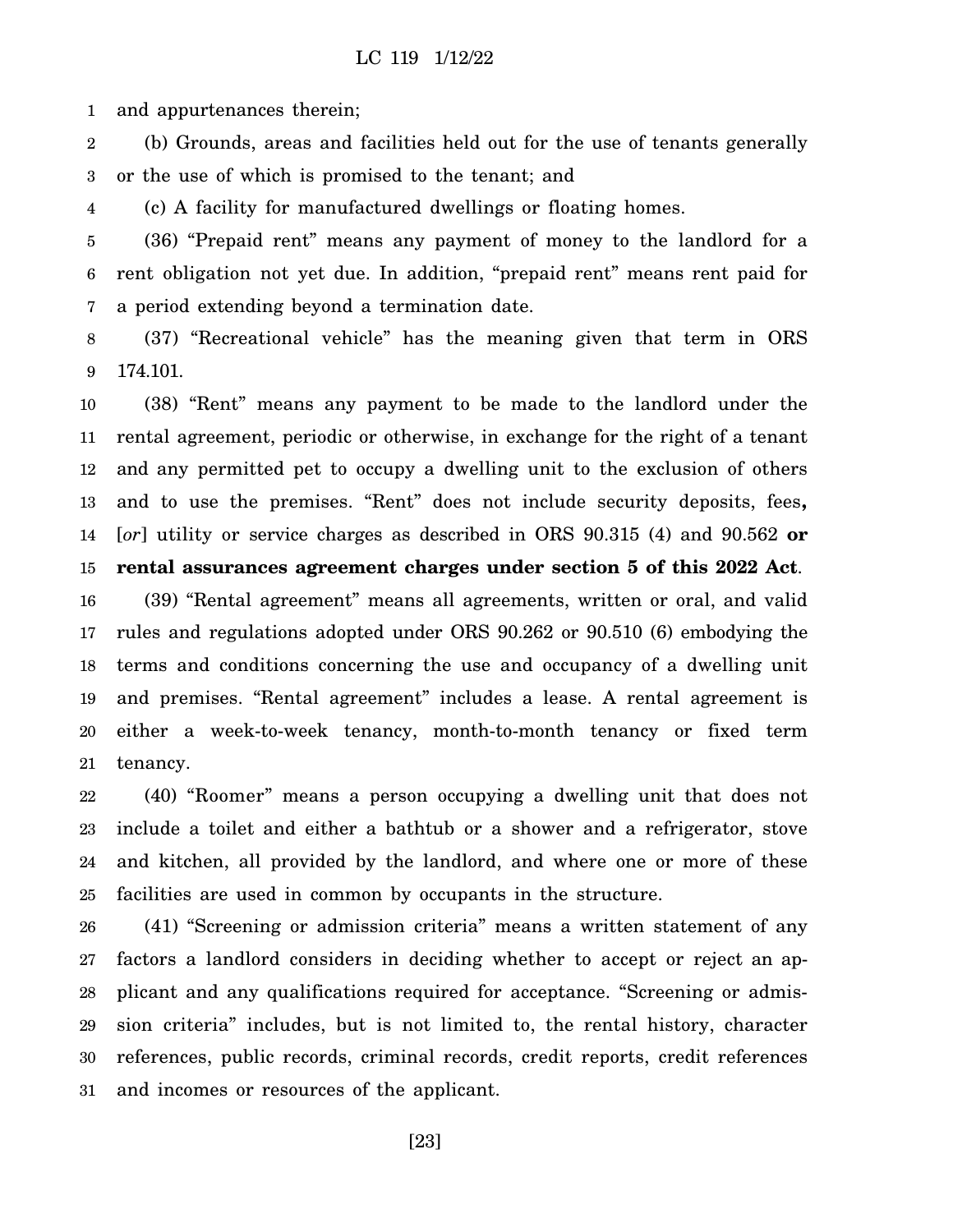1 2 3 4 (42) "Security deposit" means a refundable payment or deposit of money, however designated, the primary function of which is to secure the performance of a rental agreement or any part of a rental agreement. "Security deposit" does not include a fee.

5 (43) "Sexual assault" has the meaning given that term in ORS 147.450.

6 7 8 9 (44) "Squatter" means a person occupying a dwelling unit who is not so entitled under a rental agreement or who is not authorized by the tenant to occupy that dwelling unit. "Squatter" does not include a tenant who holds over as described in ORS 90.427 (11).

10 (45) "Stalking" means the behavior described in ORS 163.732.

11 12 13 (46) "Statement of policy" means the summary explanation of information and facility policies to be provided to prospective and existing tenants under ORS 90.510.

14 15 16 (47) "Surrender" means an agreement, express or implied, as described in ORS 90.148 between a landlord and tenant to terminate a rental agreement that gave the tenant the right to occupy a dwelling unit.

17 (48) "Tenant":

18 (a) Except as provided in paragraph (b) of this subsection:

19 20 21 (A) Means a person, including a roomer, entitled under a rental agreement to occupy a dwelling unit to the exclusion of others, including a dwelling unit owned, operated or controlled by a public housing authority.

22 (B) Means a minor, as defined and provided for in ORS 109.697.

23 24 25 26 (b) For purposes of ORS 90.505 to 90.850, means only a person who owns and occupies as a residence a manufactured dwelling or a floating home in a facility and persons residing with that tenant under the terms of the rental agreement.

27 (c) Does not mean a guest or temporary occupant.

28 (49) "Transient lodging" means a room or a suite of rooms.

29 30 (50) "Transient occupancy" means occupancy in transient lodging that has all of the following characteristics:

31 (a) Occupancy is charged on a daily basis and is not collected more than

[24]